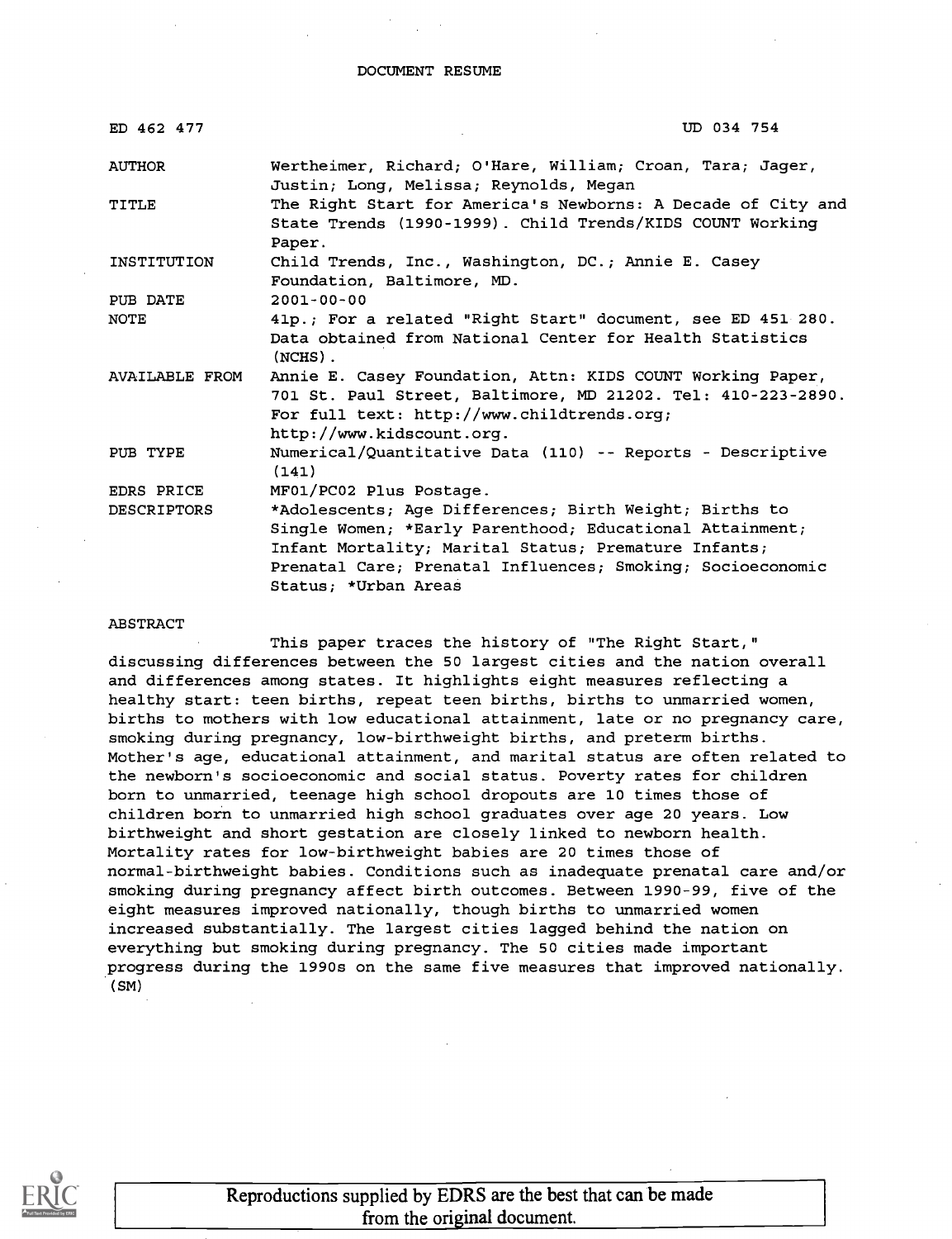

ED 462 477

ERIC



人名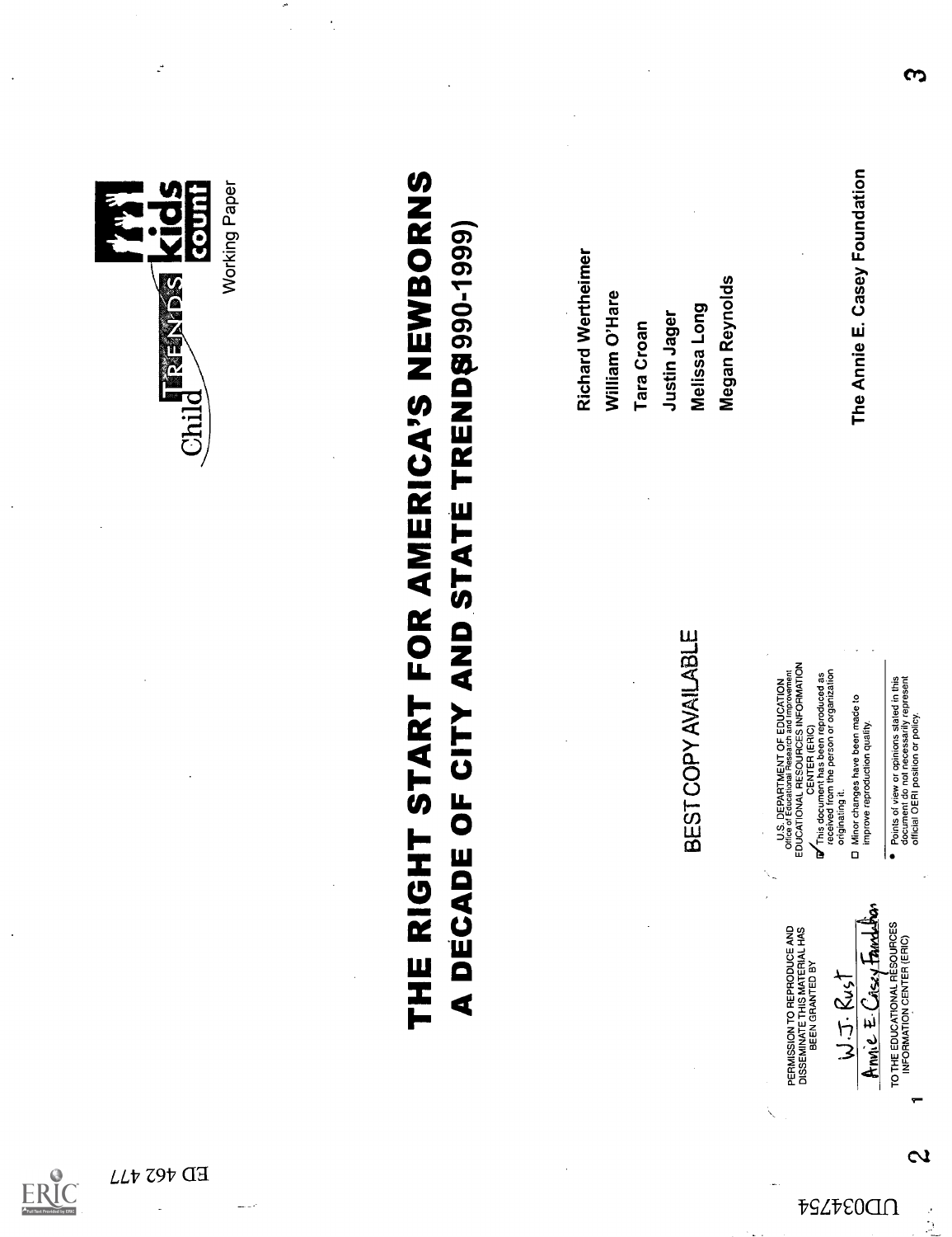

A CHOON ROOM (See the way shown out and the state of the state of the state of the state of the state of the state of the state of the state of the state of the state of the state of the state of the state of the state of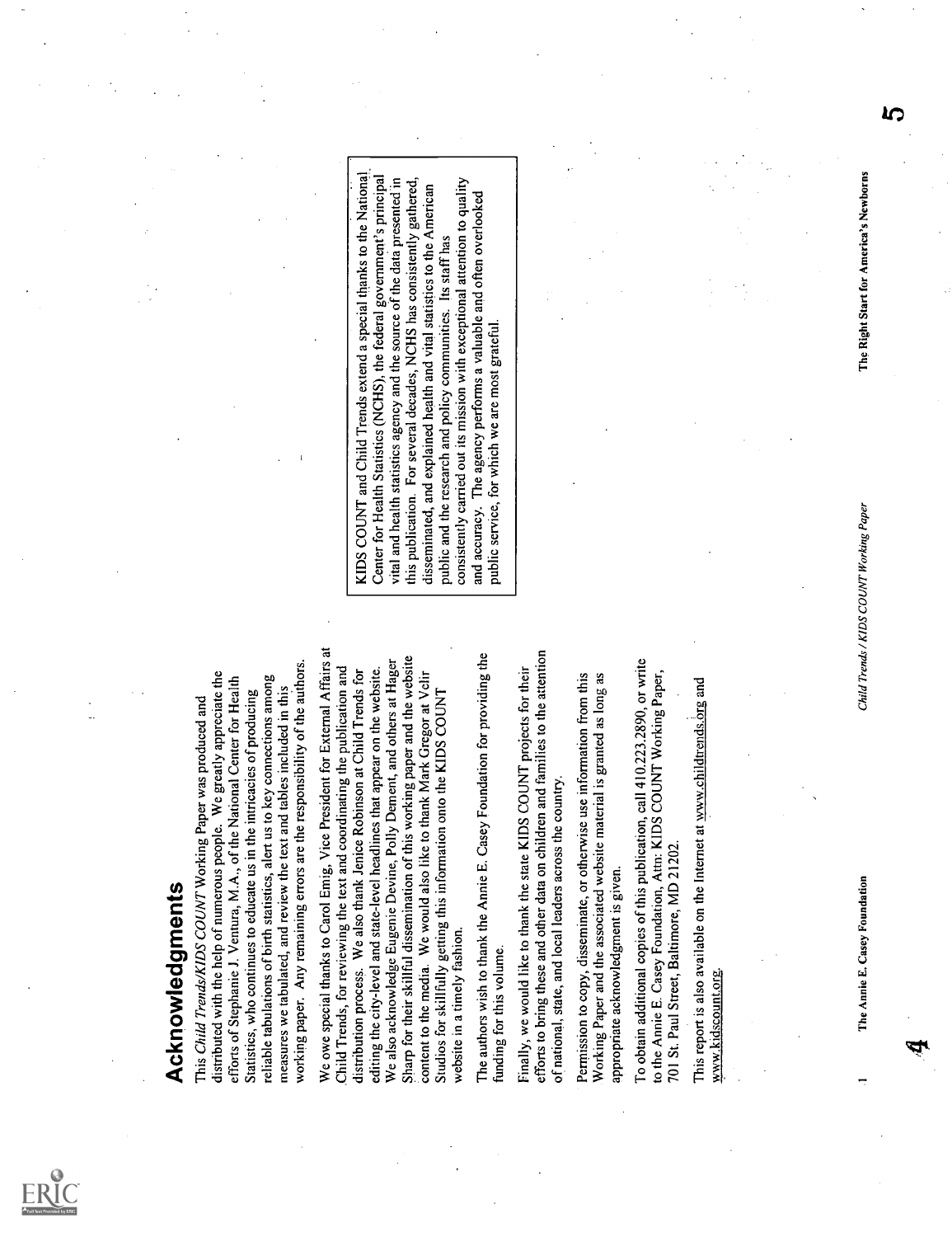

- 
- 
- 
- -
- 
- 
- 

 $\overline{\mathbf{S}}$ 

Executive summary Conditions surrounding a child's birth often reflect the forces that will shape a young person's life. Whether an expectant mother smokes, whether she receives prenatal care, how much education a new mother has, and her age when she gives birth are valuable predictors of the resources that are likely to be available to a child. Using birth certificate data provided by the National Center for Health Statistics, we focus on eight measures which reflect a healthy start to life. These measures are provided for the country as a whole, for all 50 states and the District of Columbia, and for the 50 largest cities. The eight measures are: Teen Births Repeat Teen Births Births to Unmarried Women Births to Mothers with Low Educational Attainment Late or No Prenatal Care Smoking During Pregnancy Low-Birthweight Births Preterm Births It is important to track these measures because they are all related in some way to the life prospects of a newborn. Among the measures examined in this study are the age, educational attainment and marital status of the mother which are often related to the social and economic status of a newborn's family. For example, the poverty rate for children born to an unmarried, teenage high school dropout (80%) is ten times that of children born to married woman over age 20 who has completed high school (8%). Some measures used in this study, such as low birthweight and a short gestation period, are closely linked to the health of a newborn. The infant mortality rate for low-birthweight babies is 20 times that of babies born at normal birthweight. Conditions a woman experiences during pregnancy, such as lack of adequate prenatal care and/or smoking, affect birth outcomes. Studies show that tobacco use during pregnancy is linked to negative consequences for child health and development. National results. Between 1990 and 1999, five of the eight measures of a healthy start to life improved; teen births, repeat teen births, births to mothers with low educational attainment, late or no prenatal care, and smoking during pregnancy. However, there was some bad news as well during the 1990s. There was a substantial increase in the percentage of births to unmarried women, as well as small increases in the percentages of births that were low-birthweight and births that were preterm. City results. Conditions surrounding births in the largest cities were clearly not as good, on average, as births elsewhere. The largest cities lagged behind the nation as a whole on all but one measure (smoking during pregnancy). On the other hand, the 50 cities as a group made important progress during the 1990s. There were improvements in the same five measures that improved nationally (see above). Moreover, in six out of the seven cases where cities lagged behind the rest of the country, they have narrowed the gap during the l 990s. Nonetheless, the percent of births to unmarried women was substantially higher in 1999 than it was in 1990, the percent of births that were low birthweight increased very slightly, and there was virtually no change in the percent of births that were preterm. While some patterns and trends are clear, it is equally clear that there is enormous variation across the 50 states and among large cities. This indicates that, for most states and localities, there is plenty of room for improvement The wide variations across the country also indicate that social policies designed to help children and families need to be developed within the context of state and local conditions. This Working Paper updates previous Right Start reports by providing a text update focused on the nation and on the 50 largest cities as a whole. Updated data are also available for the 50 largest cities (plus 5 additional cities that are of special interest to the Annie E. Casey Foundation) and the 50 states through 1999 (including an abbreviated text update) on the KIDS COUNT website http://www.kidscount.org.

- 
- 
- 
- 
- 

r.

ငင

2 The Annie E. Casey Foundation<br>The Annie E. Casey Foundation<br>Child Trends / Child Trends / Child Trends / KIDS COUNT Working Paper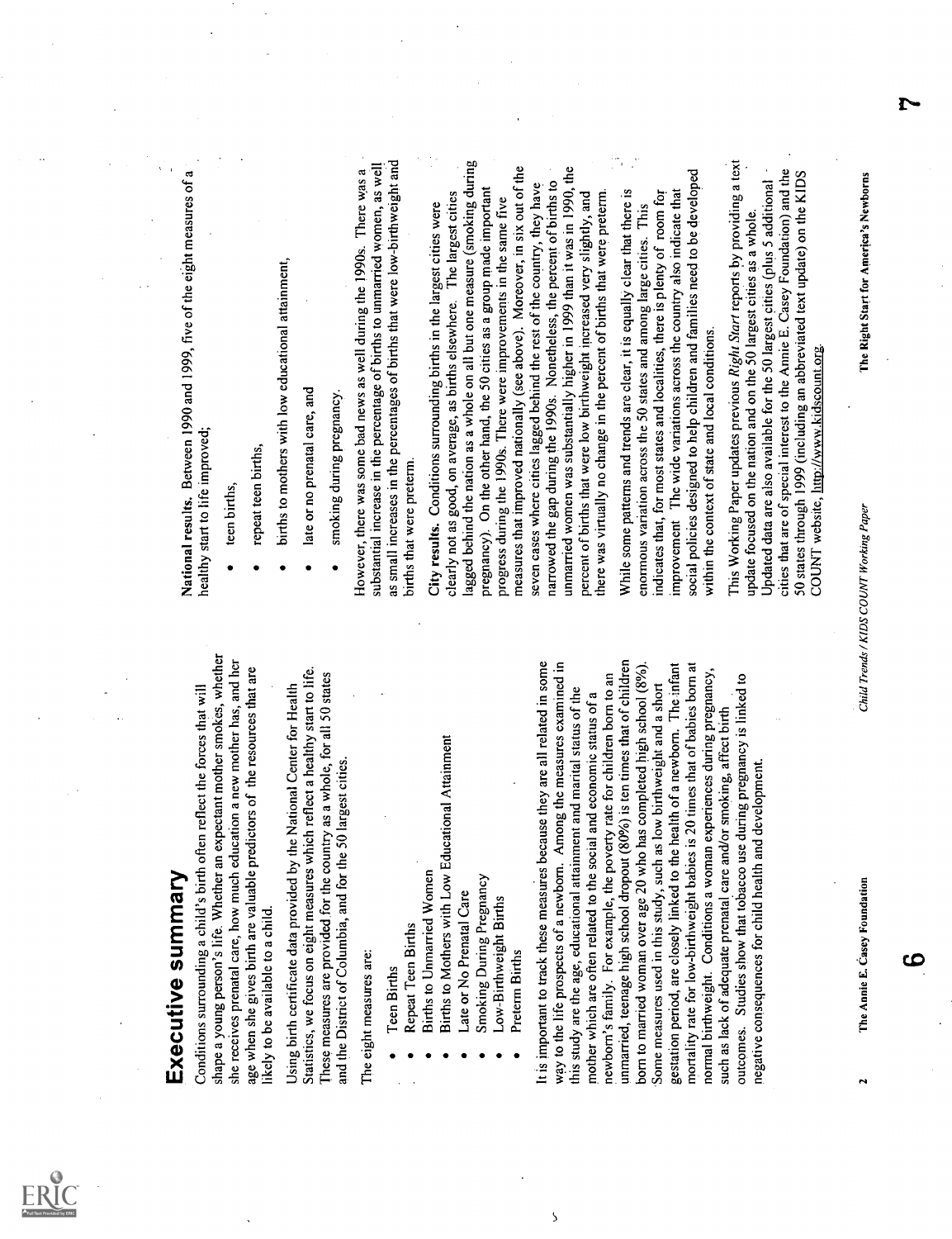

Conditions surrounding to this the two points of the state of the state of the state of the state of the state of the state of the state of the state of the state of the state of the state of the state of the state of the The Annie E. Casey Foundation History of The Right Start In 1999, the Annie E. Casey Foundation published The Right Start: Conditions of Babies and Their Families in America's Largest Cities, which provided 1997 city-level data for ten measures that characterize the well- being of newborns in the United States. Similar data for states were presented in the Appendix of that report. In 2001, in an effort to increase the usefulness of these indicators, we expanded the original Right Start in several ways. First, we updated the data through 1998, the most recent year then available. Second, we provided annual data for each year back to 1990. Third, we provided a one- page narrative description of how each city fared during the 1990-1998 period. Fourth, we published a separate companion book focused on state- level data. The resulting publications were two Child Trends/KIDS COUNT Special Reports: The Right Start City Trends and The Right Start State Trends.' In 2002, we are updating these reports by providing a nationally focused text update in this Working Paper, plus updated data for 55 cities and the 50 states through 1999 (including an abbreviated text update of key findings for each city and state) on the KIDS COUNT website, http://www.kidscountorg. We focus on large cities because healthy birth measures in the large cities generally lag behind those for the nation as a whole. Moreover, a host of indicators and countless studies have shown that cities, and particularly distressed neighborhoods in cities, have the most pressing needs. To place our city-level results in context, we also present the value of each indicatoraveraged across the 50 largest cities. We also focus on states because they are a prime focus of policy-making for many of the programs that make a difference in healthy birth indicators. State decision-making power has increased significantly during the "devolution" era of the 1990s. In addition, since previous KIDS COUNT Data Books have traditionally focused on states, proyiding data on states in this book will allow readers to easily mesh the data provided here with data provided in other KIDS COUNT publications. Finally, states are large enough to provide reliable measures but small enough to reflect significant regional differences. To place our state-level results in context, we also present the value of each indicator for the U.S. as a whole.. We selected indicators that describe the well-being of infants at birth Child Trends / KIDS COUNT Working Paper The Right Start for America's Newborns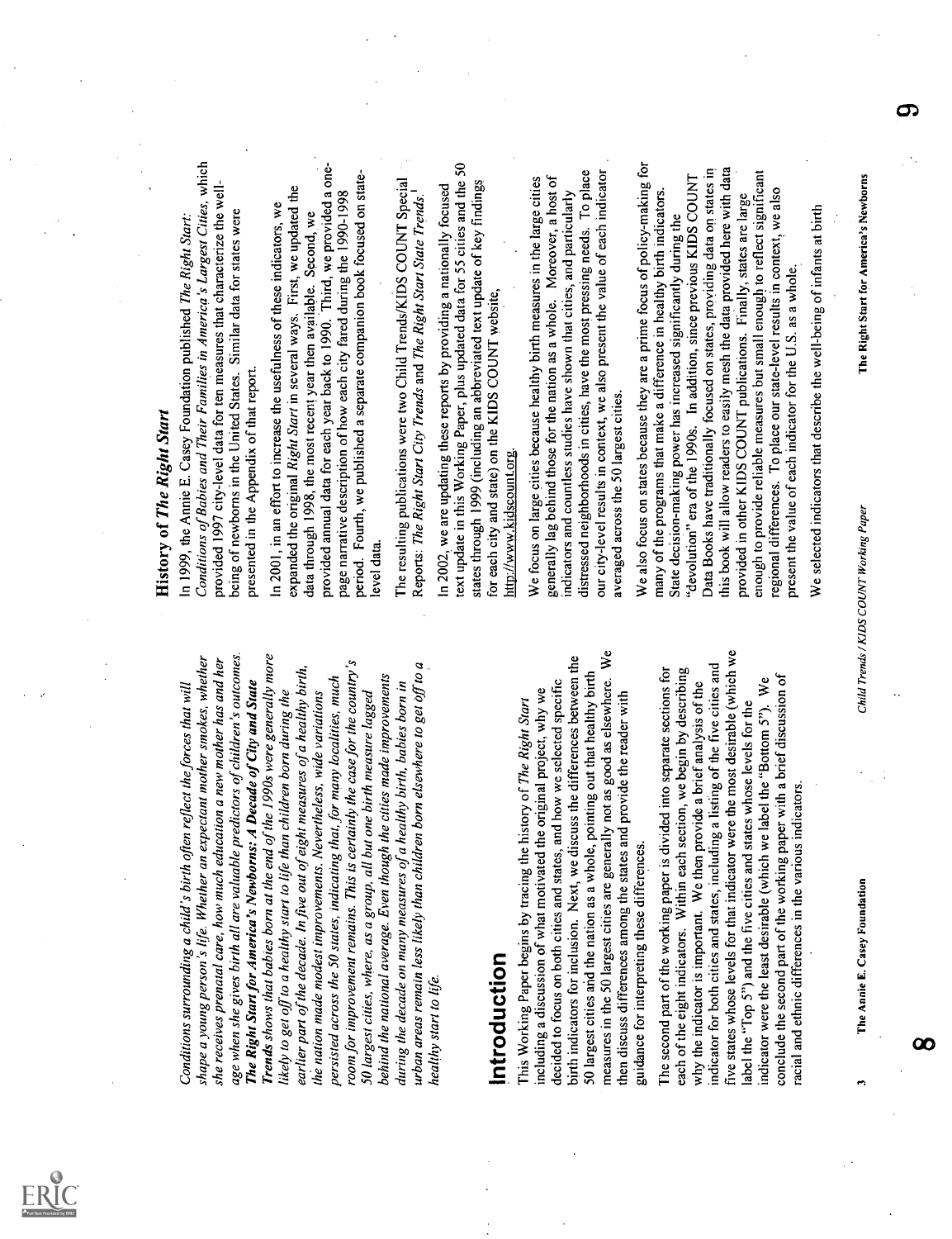

- 
- 
- 
- 
- 

because conditions at birth often reflect the forces that will shape a young person's life. Indicators such as lack of timely prenatal care and smoking during pregnancy reflect conditions prior to birth that can affect the health of an infant. Other measures, such as birthweight and gestation period, often reflect health status at the time of.birth. Finally, we included three characteristics of the mother (marital status, age, and education) that are likely to reflect conditions a newborn might experience early in life. Analysis shows that the poverty rate for children born to an unmarried, teenage, high school dropout is ten times the poverty rate among children born to a married women over age 20 with at least a high school diploma.2 We utilize birth certificate data compiled and provided by the National Center for Health Statistics (NCHS) because they provide one of the few sets of systematic measures reflecting child well-being that are available consistently for all large cities. From the birth certificates we were able to construct eight measures, which reflect some dimension of well-being: 1) Teen Births 2) Repeat Teen Births 3) Births to Unmarried Women 4) Births to Mothers with Low Educational Attainment 5) Late or No Prenatal Care 6) Smoking During Pregnancy 7) Low-Birthweight Births 8) Preterm Births While these measures can hardly capture the full range of forces shaping the lives of newborns, the indicators used in this working paper reflect several important dimensions of a newborn's life. Moreover, these indicators are consistently measured across all of the cities and states and over time, permitting legitimate comparisons. Since many of the conditions related to a birth are linked to later developmental problems, the data illuminate future prospects for children. The 55 cities that are the focus of this working paper include the 50 largest cities as of 1997' (according to population estimates from the U.S. Census Bureau) plus 5 other cities which are of special interest to the Casey Foundation. Five cites are included in this report but not ranked because they are not among the 50 largest cities in the United States. The five cities are: Des Moines, IA Hartford, CT Louisville, KY Providence, RI Savannah, GA These cities are included in the report, but they are not included in the rankings because they are smaller than the 50 largest cities. With smaller populations, whatever rank they would have been given relative to the 50 largest cities might misrepresent their standing relative to cities of comparable size. Differences between the 50 largest cities and the nation. This compilation of ten years of data continues to show that, collectively, cities lag behind the rest of the country for most measures of a healthy birth. Although the measures show enormous variation across the 50 cities, birth measures in the largest cities are clearly not as good, on average, as birth measures elsewhere. Table 1 shows how birth measures in the 50 largest cities compare to those nationwide. Here we show the simple 50-city averages, rather than weighted averages, because cities are treated as the unit of analysis in this study. In all but one case (the exception is smoking, during pregnancy), the measures in large cities are worse than for the nation as a whole. Birth data are reflective of a larger constellation of disadvantages faced by city kids. As shown in Figure 1, children in central cities are more likely to experience each of five risks associated with negative child outcomes. On the other hand, as shown in Table 2, the 50 cities as a group made We are using 1997 population to determine the 50 largest cities to be consistent with previous Right Start data books. 4

The Annie E. Casey Foundation Child Trends / KIDS COUNT Working Paper The Right Start for America's Newborns 1 0 1 1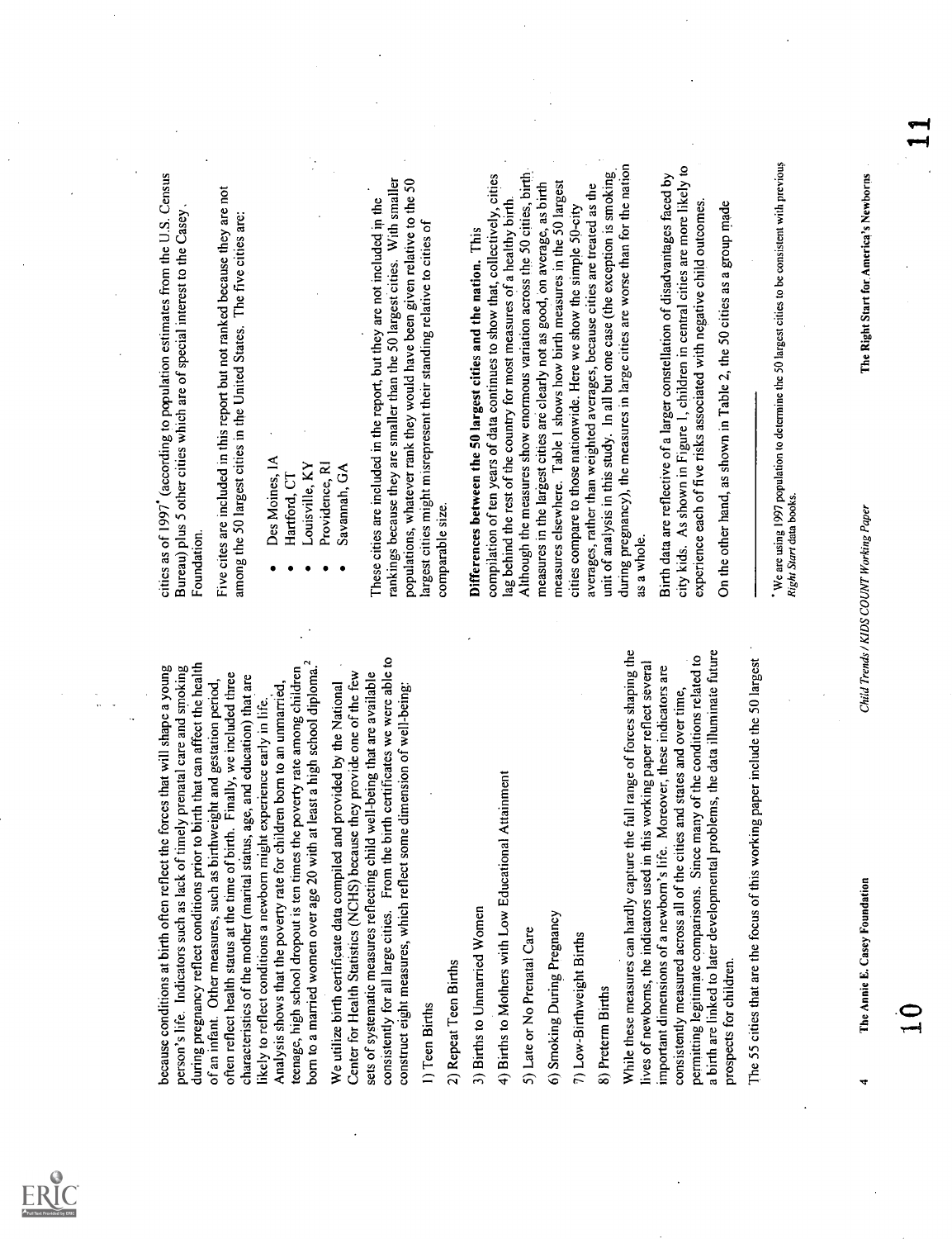

- 
- 
- 
- 
- 

important progress during the 1990s. Among the eight measures of a healthy start to life, there were improvements in five measures: teen births, repeat teen births, births to mothers with low education, late or no prenatal care, and smoking during pregnancy. Only one measurebirths to unmarried womenwas substantially higher in 1999 than it was in 1990. The percentage of births that were low weight was just slightly higher in 1999 than in 1990, and the percentage of births that were preterm remained stable. Moreover, when compared with the U.S. average for each measure (see Table 3), the gap between the 50 cities as a group and the U.S. average narrowed for six of the seven measures in which the cities lagged behind. Although, for the 50-cities as a whole, the percentage of births to teens declined from 15 percent to 14 percent, seven states experienced an increase in this percentage. However, in the case of repeat teen births, where the 50- city average decreased from 27 percent to 23 percent, only 1 city shOwed an increase, and 31 cities recorded a decrease. There was a somewhat similar mixed pattern for births to mothers with low educational attainment. As the percentage of births to women with less than 12 years of education decreased from 29 percent to 27 percent, 30 cities experienced a decrease in the percentage of births to mothers with less than 12 years of education, and 15 cities experienced an increase. In the case of late or no prenatal care and smoking during pregnancy, where the 50-city average declined substantially for both measures, the overwhelming majority of cities showed decreases. However, in the case of low-birthweight births and preterm births, a plurality of states showed increases It is important to recognize that the citywide numbers presented here may mask important variations within a city. For example, studies in Baltimore and Cleveland show that negative outcomes such as low-birthweight births and infant mortality are concentrated in neighborhoods with high poverty and/or low per capita income.3 Studies suggest that negative birth outcomes are part of a constellation of measures that point toward particular neighborhoods with concentrated poverty and diminished opportunity.4 National Trends and Differences among the states. Our compilation of 10 years of state-level data has also revealed a number of interesting patterns among the states and significant trends for the nation as a whole. As shown in Table 3, U.S. birth statistics improved for five measures of a healthy start to lifeteen births, repeat teen births, births to mothers with low educational attainment, late or no prenatal care, and smoking during pregnancy. However, there was a substantial increase in the percentage of births to unmarried women, as well as small increases in the percentages of births that were low-birthweight and births that were preterm. Nationwide the percentage of births to teens declined from 13 percent to 12 percent, but 11 states actually experienced an increase in this percentage during the decade. In the case of repeat teen births , where the U.S. percentage decreased from 24 percent to 21 percent, no state showed an increase and 45 states recorded a decrease. There was a somewhat similar pattern for births to mothers with low educational attainment. As the percentage of births to women with less than 12 years of education decreased from 24 percent to 22 percent, 36 states experienced a decrease in the percentage of births to mothers with less than 12 years of education, and 10 states experienced an increase. In the case of late or no prenatal care and smoking during pregnancy, where the U.S. percentage declined substantially for both measures, nearly all the states showed decreases. However, in the case of lowLbirthweight births and preterm births, nearly all states showed increases. Interpreting the data. The key measures of a healthy start to life used here are all taken from data compiled by National Center for Health Statistics (NCHS) and reflect the official data for each indicator. While these measures are not derived from samples, some are based on relatively small numbers of births and therefore may exhibit a degree of random fluctuation from year to year. Since small differences among cities may reflect random fluctuations rather than "real" distinctions in the well-being of children, we urge readers to focus on those differences and changes over time that are relatively large. In the following pages we describe each of the measures in more detail, explain why each measure was selected as an indicator of well-being, discuss how the measure is related to broad, long-term outcomes, and 5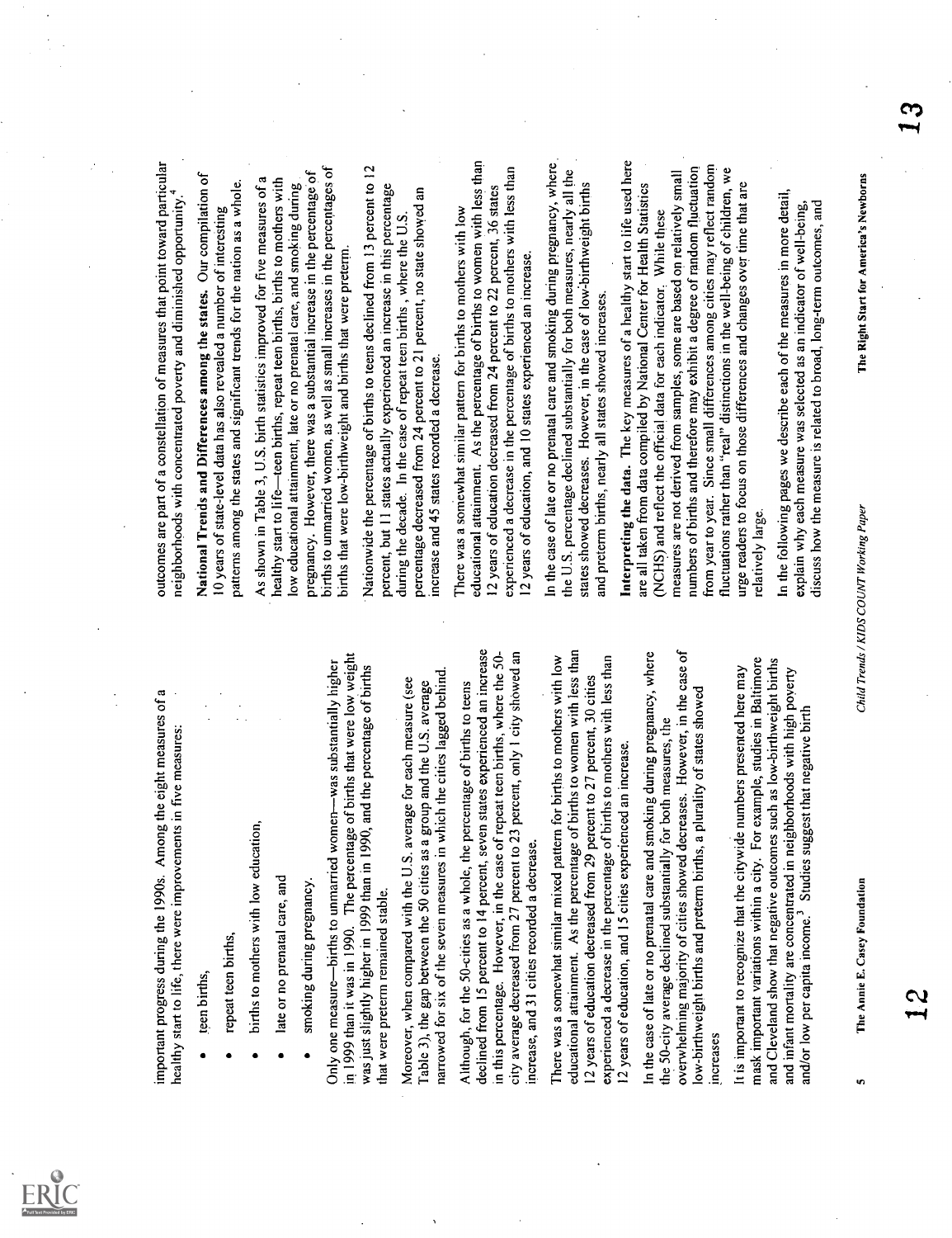

present an updated summary for each measure.<br>
The Annie E. Cases Foundation<br>
6

Ì,

 $\overline{a}$ 

 $\frac{1}{4}$ 

 $\ddot{\phantom{0}}$ 

5<br>L 6 The Annie E. Casey Foundation Child Trends / KIDS COUNT Working Paper The Right Start for America's Newborns 15 15<br>14 14 14 15 16

The Right Start for America's Newborns

Child Trends / KIDS COUNT Working Paper

14

 $\ddot{\phantom{0}}$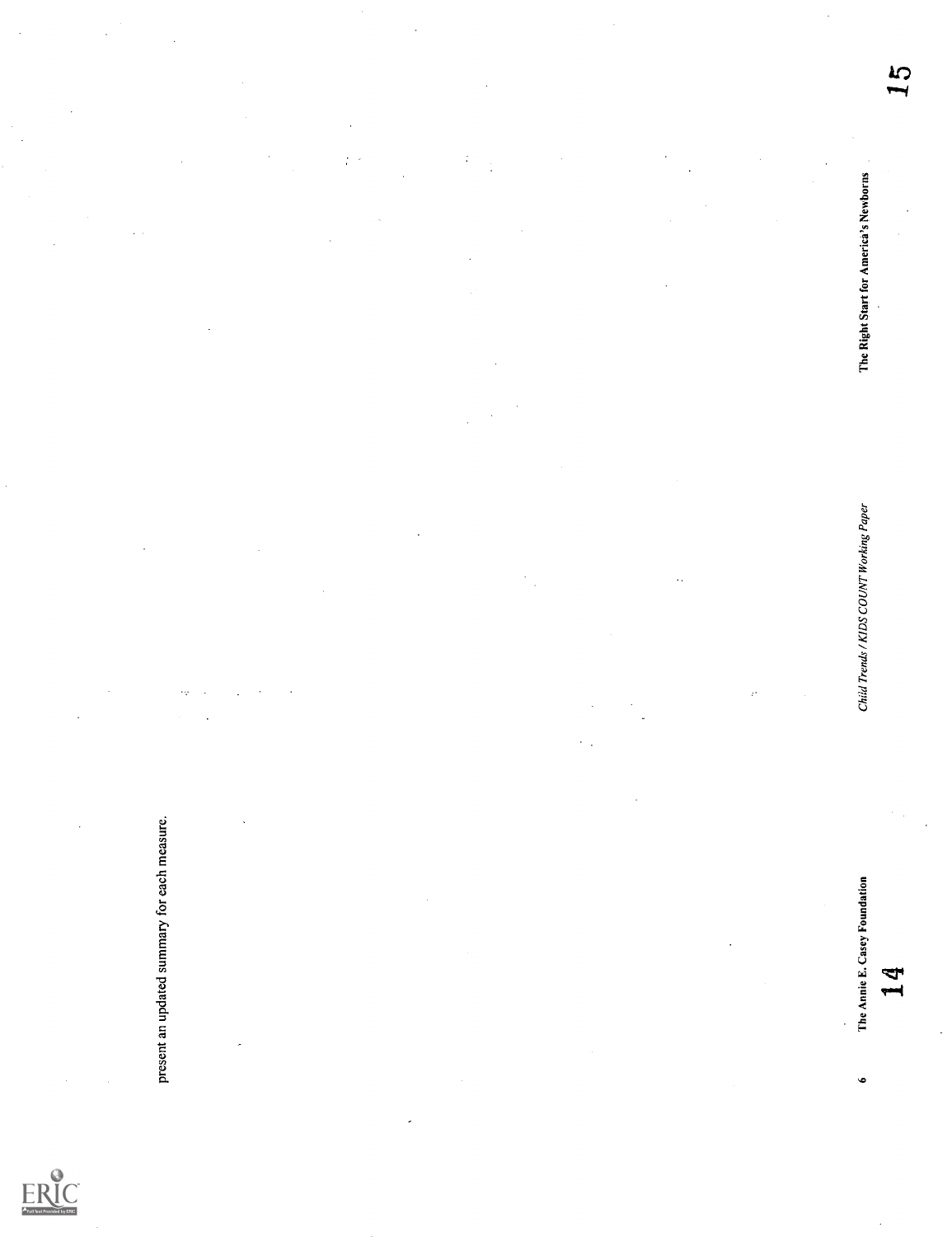

**Finding** is problemants the beautase it is associated with  $\frac{1}{2}$ .<br>
Then births<br>
diministed oppertunities for both the chuid med to yous gradue? Teen<br>
diministed oppertunities for both the chuid med to yous gradue? Te Teenage mothers are also more likely to receive late or no prenatal care, and they also are more likely to smoke during pregnancy than older mothers.8 Moreover, unlike other age groups, the percent of teen mothers who smoke has increased during the mid to late 1990s while smoking rates for older women decreased.9 "As a consequence of these and otherfactors, babies born to teenagers are more likely to be born preterm (less than 37 completed weeks of gestation) and low birthweight (less than 51/2 pounds), and thus are at greater risk of serious and long-term illness, developmental delays, and of dying in the first year of life."19 Children born to teenage mothers are also less likely to obtain the emotional and financial resources they need to develop into independent, productive, well-adjusted adults. Thus, babies born to teens reflect a group of children who will have to overcome high odds to thrive. (It should be noted that the measures used here is not the teen birth rate. That measure was not available.) City summary. In 1999, 14 percent of all births in the 50 largest cities occurred to teenagers. San Francisco had the lowest percent of total births to teenagers (6 percent), while Baltimore had the highest (22 percent). For the 50 cities as a whole, the average percent of births to women under age 20 fluctuated between 15 and 16 percent from 1990 to 1995, remained at 15 percent between 1995 and 1998, and then decreased to 14 percent in 1999 (See Table 2). It is important to note that the percent of total births to teenagers is influenced by the fertility of older women (above age 20) as well as by the childbearing patterns of teens. U.S. and State summary. In 1999, occurred to teenagers. Massachusetts, New Hampshire, and New Jersey had the lowest percentage of total births to teenagers (7 percent), while Mississippi had the highest (20 percent)." Nationally, the share of births to teenagers decreased slightly from 13 percent in 1990 to 12 percont in 1999 (see Table 3), although birth rates for teens dropped sharply during the decade." Repeat teen births, 1999 Top 5 cities Boston, MA 14% San Francisco, CA 16% Honolulu, HI 16% Sap Jose, CA 18% Albuquerque, NM 18% Bottom 5 cities Cleveland, OH 28% Tulsa, OK 28% El Paso, TX 30% Atlanta, GA 31% Memphis, TN 31% 12 percent of all births in the U.S. Percentage of births to teens, 1999 Top 5 states Massachusetts 7% New Hampshire 7% New Jersey 7% Connecticut 8% Minnesota 8% Bottom 5 states Oklahoma 16% Louisiana 18% Arkansas 18% New Mexico 18% Mississippi '20% Repeat Teen Births Most teen mothers are ill equipped to provide for one child, and a second one severely compounds that challenge. Therefore, children born to a teenage mother who already has one or more children are unlikely to receive the kinds of support that children need to thrive. In addition, teens who give birth a second or third time face a higher risk of a very preterm birth (less than 33 weeks)." Moreover, a high percentage of repeat

| o<br>⋍<br>o | ៖ ៖ ៖ ៖ ៖<br>ឧឧឧក | Bottom 5 cities<br>Cleveland, OH<br>⋚<br>Baltimore, MD<br>New Orleans,<br>Ě<br>Milwaukee<br>Memphis, |
|-------------|-------------------|------------------------------------------------------------------------------------------------------|
|             |                   |                                                                                                      |
|             |                   |                                                                                                      |
| o           | ೫೫                | New York, NY                                                                                         |
| ပ           | 361               | San Jose, CA<br>Ï<br>$H_{0}$ noluu, f                                                                |
|             | 8%<br>ž           | San Francisco, CA<br>Seattle, WA                                                                     |
| Э           |                   | Percentage of births to teens 1999<br>Top 5 cities                                                   |



The Annie E. Casey Foundation Chad Trends / KIDS COUNT Working Paper The Right Start for America's Newborns 17<br>.<br>. 17

-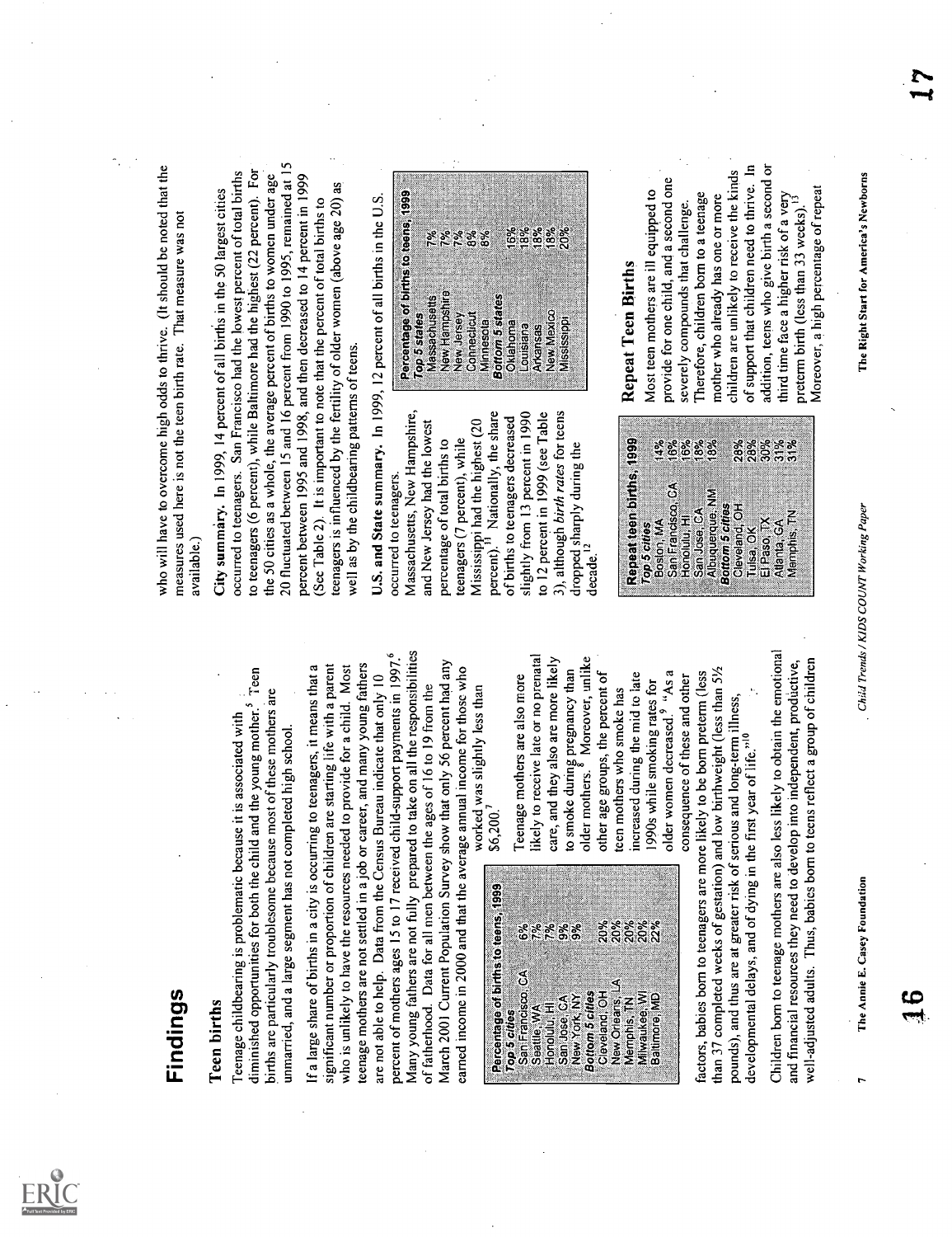

ersen terms of the system of the system of the system of the system of the system of the system of the system of the system of the system of the system of the system of the system of the system of the system of the system





Next the property of the second state of the second state in the second state of the second state in the second state in the second state in the second state in the second state in the second state in the second state in

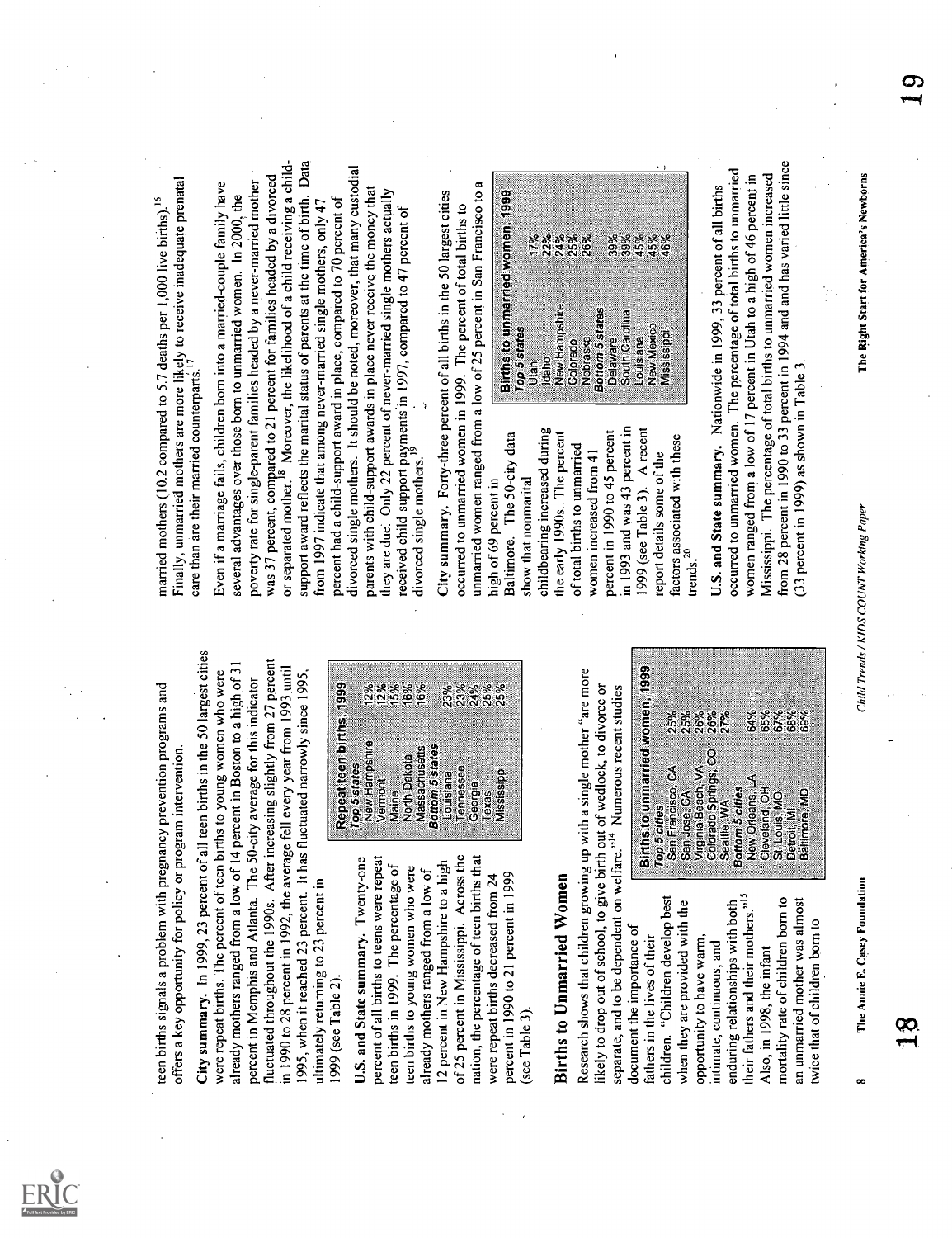

**Births to Women with Low Educational Artistimenti<br>
Signal of the Schement Microsoftenial Artistimenti<br>
Earlie Of Women with Low Educational Artistimentic<br>
is good persistent of many child outcomes, <sup>21</sup> Cones and 1, the<br>** The Annie E. Casey Foundation 20 Nationally, the percentage of total births to mothers with low levels of education declined from 24 percent in 1990 to 22 percent in 1999 (see Table 3). It is important to keep in mind tliat women born in countries where universal education is not prevalent are less likely to have a high school education. Large proportions of births to women in California, Texas, and Arizona are to Hispanic women who, as a group, tend to have lower educational levels. Late or No Prenatal Care Mothers who receive timely prenatal care are less likely to have babies with health problems. Many medical and behavioral risk factors, such as diabetes, anemia, smoking, and inadequate nutrition, which might affect pregnancy outcomes, are susceptible to intervention during prenatal care. Failure to obtain early prenatal care may reflect a mother's indifference to her pregnancy, or it may reflect a lack of available health care. Either situation is cause for concern.





9

situation is cause for concern. A

50 largest proposition in the state of the state of the state of the state of the state of the state of the state of the state of the state of the state of the state of the state of the state of the state of the state of

|                                                | ě                                       | ని ని ని ని<br>నీటి అం<br>a a a a a |                                    | 8.4%                               | 12.2%<br>33%<br>9.7%           | 12.6%       |
|------------------------------------------------|-----------------------------------------|-------------------------------------|------------------------------------|------------------------------------|--------------------------------|-------------|
| Late or no prenatal care, 1999<br>Top 5 cities | Oakland, CA<br>Honolulu <sub>.</sub> Hi | ž<br>Fresno, CA<br>Charlotte,       | Los Angeles, CA<br>Bottom 5 cities | ន<br>Fort Worth, TX<br>Washington, | Albuquerque, NM<br>Detroit, MI | El Paso, TX |
|                                                |                                         |                                     |                                    |                                    |                                |             |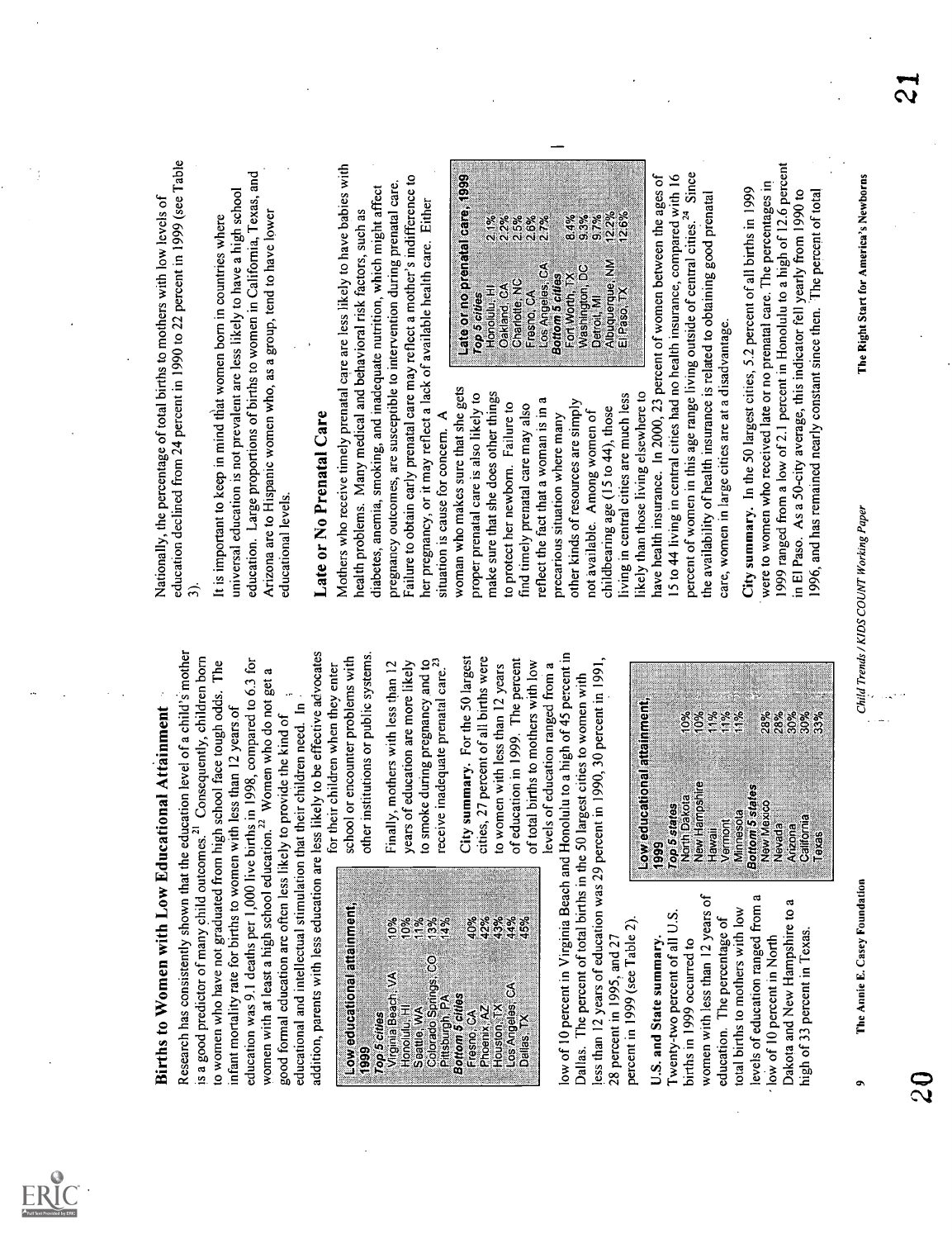





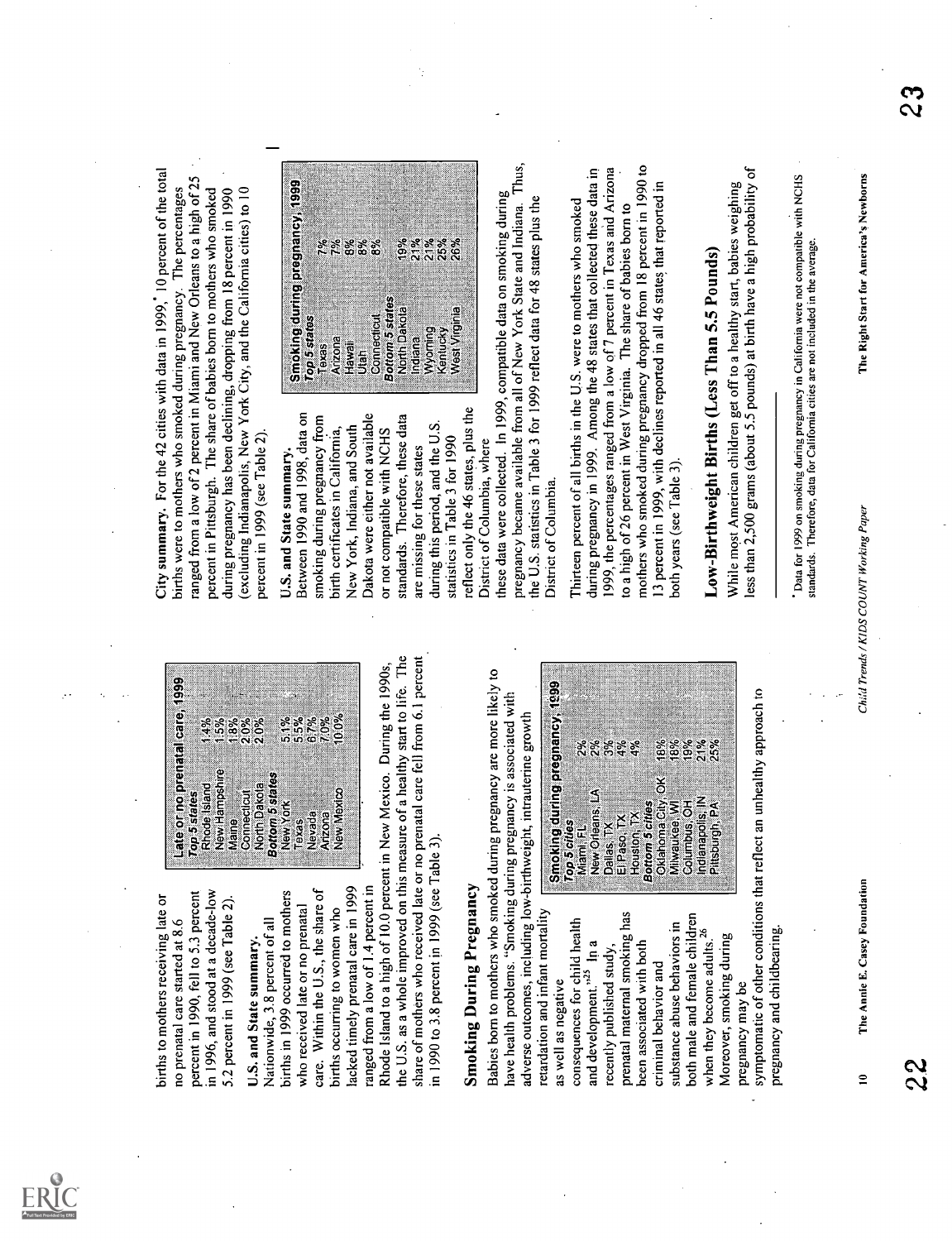



|                              |                   | ៵៵៵៵៵៵<br>៖<br>៰៰៰៰៰ |                                 | န္လာနာနာ<br>တိုက္ခံစံ |                | 10.0%     |             |
|------------------------------|-------------------|----------------------|---------------------------------|-----------------------|----------------|-----------|-------------|
| Low-birthweight births, 1999 |                   | Washington           | Bottom 5 states<br>South Dakota | Tennessee             | South Carolina |           | Mississippi |
| Top 5 states                 | Vermont<br>Oregon | Alaska               |                                 |                       | Alabama        | Louislana |             |

experiencing both motor and social developmental problems,27 suffering from serious illnesses, and dying in the first year of life.28' 29 Therefore, the percent of low-birthweight births reflects a group of children who are more likely to have health problems as they move through the growth stages than are children born at a normal weight. Nationally, over 300,000 babies were born weighing less than 5.5 pounds in 1999, accounting for 7.6 percent of all births. The relatively high percentage of low-birthweight births in the U.S. raises a number of troubling issues. Research shows that women who do not receive adequate early prenatal care are more likely to give birth to a low-birthweight baby and that mothers who lack health insurance are less likely to seek and obtain prenatal care. According to Census Bureau data for 1999, 33 percent of all Hispanics and 21 percent of all black non-Hispanics did not have health insurance. People living in poverty, high school dropouts, foreign-born non- citizens, non-elderly adults with no work experience, and young adults (ages 18 to 24) are the groups least likely to have health insurance.30 Finally, as stated earlier, among women of childbearing age (15 to 44), 23 percent of those living in central cities lacked health insurance in 2000, compared to 16 percent of those living in the suburbs and rural areas. Among Hispanic women of childbearing age living in central cities, 38 percent lacked health insurance.31 City summary. Of all births in the 50 largest cities in 1999, 8.8 percent were low-birthweight. In 1999, Portland had the lowest percentage low- birthweight births at 5.4 percent, and Baltimore had the highest percthtage at 14.7 percent. During the 1990s, the share of babies born weighing less Low-buthweight births, 1999 Top 5 cities Portland, OR 5.4% San Jose, CA 6 1% San Diego, CA 6 3% Seattle, WA 6.4% Mesa, AZ 6.5% Bottom 5 cities New Orleans, LA 12 9% Memphis, TN 13 0% Washington, DC 13 1% Detroit, MI 14.7% Baltimore, MD 14.7% Low-birthweight births, 1999 Top 5 states , Oregon 5 4% Vermont 5 7% Washington Alaska South Dakota Bottom 5 states Tennessee Alabama South Carolina Louisiana Mississippi 5.8% 5 8% 5.9% 9.2% 9,3% 9.8% 10 0% 10.3% than 5.5 pounds in the 50 largest cities remained nearly constant at around 8.8 percent (see Table 2). U.S. and State summary. Nearly 8 percent of the total births in 1999 in the U.S. were low-birthweight. Oregon had the lowest percentage of low- birthweight births at 5.4 percent, and Mississippi had the highest percentage at 10.3 percent. During the 1990s, the share of U.S. babies born weighing less than 5.5 pounds increased from 7.0 percent to 7.6 percent. However, this trend has been largely due to an increase in multiple births, which are much more likely to be low-birthweight.32 The percentage of singleton births that were low-birthweight remained nearly unchanged during the 1990s.33 Preterm Births (Less Than 37 Completed Weeks of Gestation) Preterm births, 1999 Top 5 cities San Jose, CA 9% San Francisco, CA 9% Portland, OR 10% Seattle, WA 10% Sacramento, CA 10% Bottom 5 cities New Orleans, LA 17% St Louis, MO 18% Memphis, yN 18% Baltimore, MD 19% Detroit, MI 19% More than 90 percent of all neonatal deaths occur among infants born preterm, and more than three-fourths of these deaths occur among those born at fewer than 32 weeks of gestation.34 Moreover, preterm newborns are more likely to be neurologically impaired than infants born at longer gestations.35 Finally, preterm delivery is associated with significant delays in motor and social development,36 and there is recent evidence that educational disadvantage persists into adulthood.37 City summary. Thirteen percent of births in the 50 largest cities in 1999 were preterm births. San Jose had the lowest percent of births that were preterm in 1999 at 9 percent, while Detroit had the highest percentage at 19 percent. The 50-city average for this indicator stayed at 13 percent every year from 1990 to 1999, except in 1996 when it was 12 percent. U.S. and State summary. Nationwide, 11 The Annie E. Casey Foundation Child Trends / KIDS COUNT Working Paper 24 Preterm births, 1999 TVoperSmsontattes 9% New Hampshire 9% Oregon 9% Minnesota 9% Washington 9% Bottom 5 states South Carolina 14% Tennessee 14% Alabama 15% Louisiana 15% Mississippi '16% The Right Start for America's Newborns 25

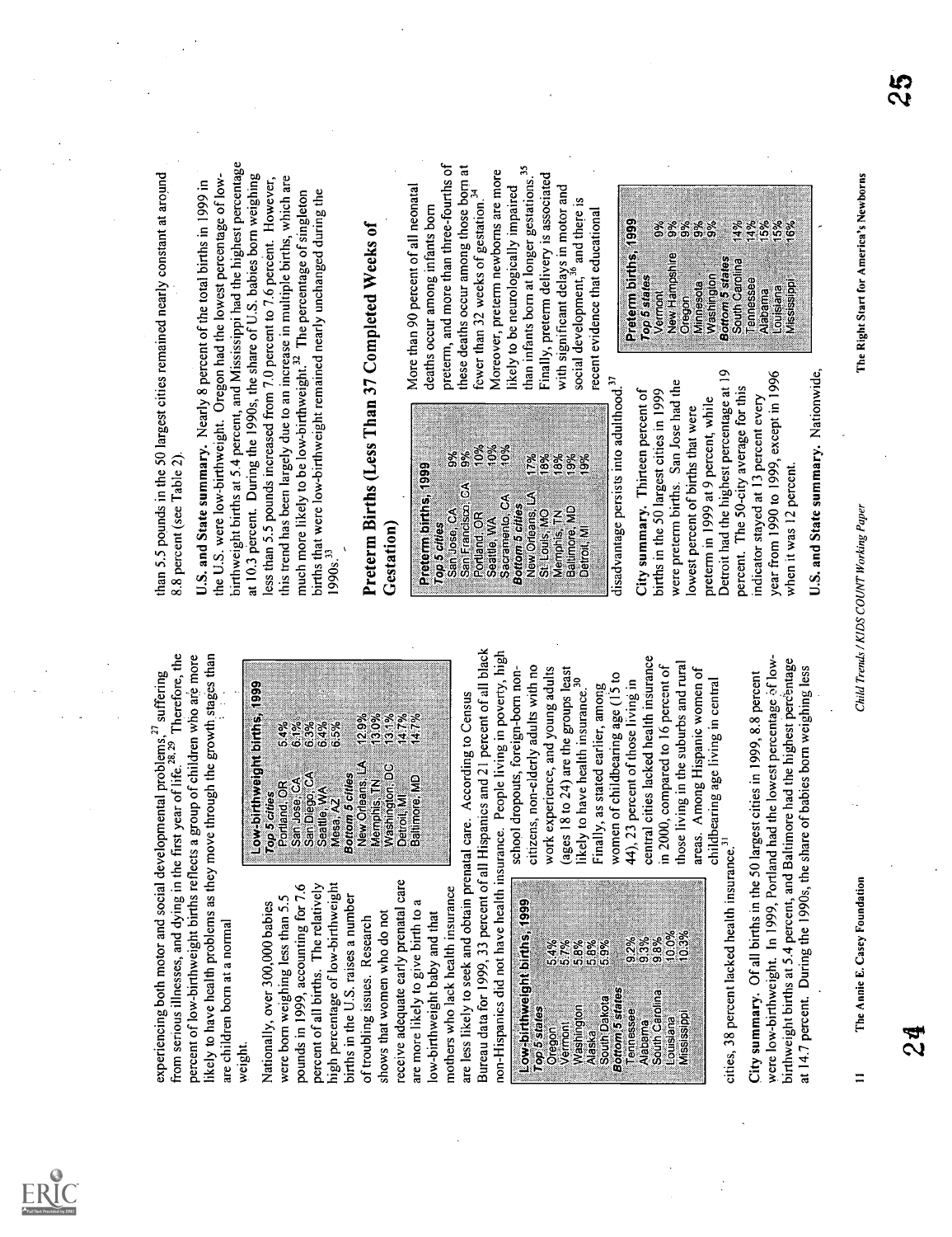

nearly 12 percent of births in 1999 were preterm. Vermont had the lowest percentage of births that were preterm in 1999 at 9 percent, while Mississippi had the highest percentage at 16 percent. Nationally, the share - of babies who were preterm increased from 11 percent in 1990 to 12 percent in 1999. Race and Hispanic Origin For every measure that characterizes the well-being of U.S. newborns in this volume, there are substantial differences by race and Hispanic origin. With the exception of smoking during pregnancy, births to (non,Hispanic) whites have a lower value for each measure than births to (non-Hispanic) blacks, as shown in Table 4. Values for Hispanics often, but not always, fall in between the values for whites and blacks. In 1999, for example, 9 percent of U.S. births to whites were to teen mothers, compared with 20 percent of births to blacks and 16 percent of births to Hispanics. However, for low-birthweight, smoking, and preterm births, values for Hispanics are either as favorable or more favorable than the values for non-Hispanic whites. There was also a persistent (but narrowing) gap in both low-birthweight and preterm births between blacks and both non-Hispanic whites and Hispanics. In 1999, 13.2 percent of births to black mothers were low-birthweight. In contrast, 6.7 percent of non-Hispanic white births and 6.8 percent of Hispanic births were low-birthweight. There was a similar 1999 pattern for premature births with 18 percent of black births premature, compared with 11 percent of non-Hispanic white and Hispanic births. The higher rates of negative outcomes for minorities on some of the measures used here might be explained by their lack of access to health care. Data from the Census Bureau indicate that only 13 percent non- Hispanic white women in childbearing age (15 to 44) lacked health insurance, compared to 23 percent of blacks and 36 percent of Hispanics women in the same age range.38 Moreover, for all three groups, women in central cities are less likely to have health insurance than those in the suburbs. Given these racial and ethnic differences, it is not surprising to note that differences seen among cities/states are often related to differences in racial/ethnic composition in those areas. Cities in which black and/or Hispanic births are a large percentage of total births tend to have higher values for most measures than cities in which most births are to whites.. At the same time, it is important to recognize that many of the differences between whites and minorities reflect differences in things such as educational attainment, income, and the availability of high-quality services. For example, in 1999, if black mothers had had the same percentage of high school graduates and college graduates as white mothers, the percentage of black births that are low-birthweight would have dropped from 13.1 percent to 12.5 percent.39 Birth measures are often examined by race and Hispanic origin because the data are easily available. Questions about race and Hispanic origin status are included on births certificates in all 50 states and the District of Columbia, while many important measures of socioeconomic status (e.g., family income) are not. Consequently, while racial differences are easily calculated it is not possible to tabulate the measures used in this publication by critical measures such as the mother's poverty status. In short, the racial differences in birth measures are real, but it is important to recognize that many of those differences actually reflect differences in things like income, education and availability of effective services. As noted in the text, exceptions are smoking, low-birthweight births and preterm births. Hispanics have about the same or better values for these measures as non-Hispanic whites. 12 The Annie E. Casey Foundation Child Trends / KIDS COUNT Working Paper The Right Start for America's Newborns 26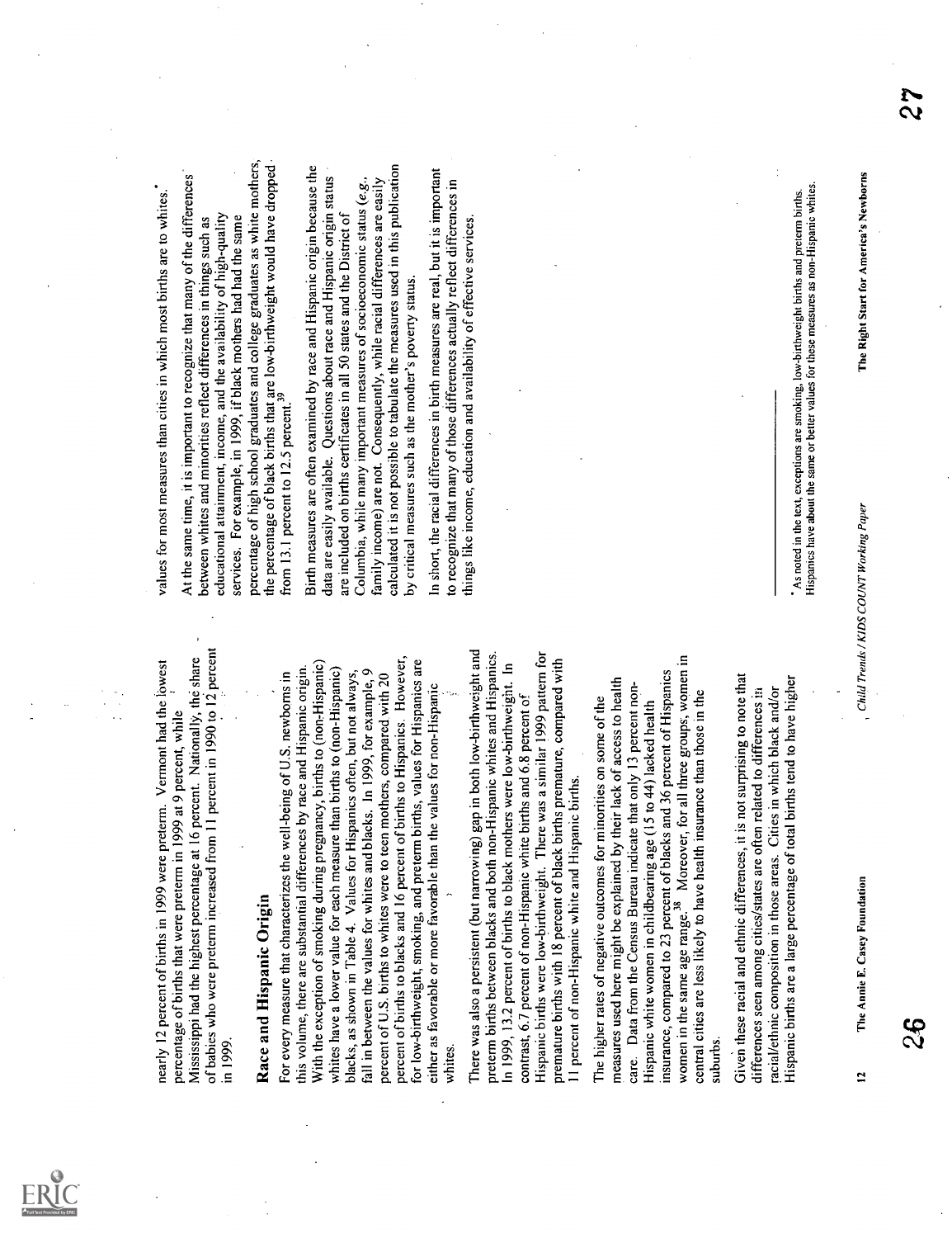

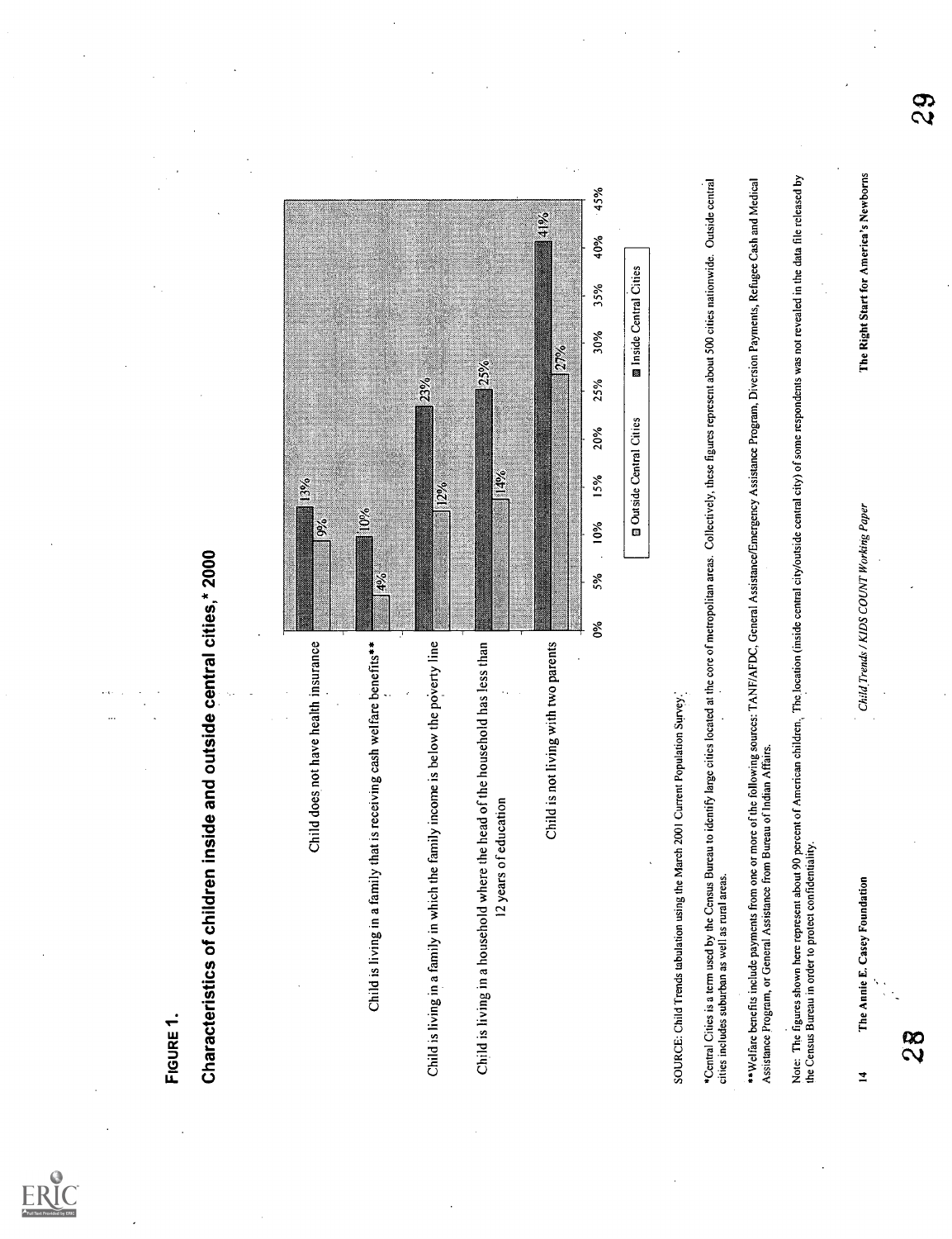

| SOURCE: The figures for the 50-City Average were calculated by Child Trends based on data provided by the National Center for Health Statistics. The figures for the nation come from<br>Ventura, S.J., Martin, J.A., Curtin, S.C<br>The Right Start for America's Newborns<br>states are included in the national figure for this indicator because data were not collected in every state.<br>The Nation<br>Child Trends / KIDS COUNT Working Paper<br>7.6<br>argest Cities and Nationwide: 1999<br>3.8<br>$\mathbf{L}$<br>51<br>33<br>$\overline{21}$<br>$\overline{2}$<br>$\overline{a}$<br>50-City Average<br>8.8<br>5.2<br>$\overline{a}$<br>$\frac{13}{2}$<br>$\overline{4}$<br>$\overline{c}$<br>$\frac{3}{4}$<br>$\overline{27}$<br>12 years of education<br>Percent preterm births (less than 37 completed weeks of gestation)<br>Percent of total births to mothers receiving late or no prenatal care<br>Percent of total births to mothers who smoked during pregnancy*<br>$\blacksquare$<br>Percent of teen births to women who were already mothers<br>Percent low-birthweight births (less than 5.5 pounds)<br>*Not all cities are included in the 50-city average and not all<br>Percent of total births to mothers with less than<br>Key Indicators of Births in the 50<br>Percent of total births to unmarried women<br>The Annie E. Casey Foundation<br>Percent of total births to teens<br><b>Health Statistics.</b><br>Indicator<br>$\mathfrak{S}$<br>$\mathbf{r}$ | <b>IABLE</b> 1 |  |  |
|------------------------------------------------------------------------------------------------------------------------------------------------------------------------------------------------------------------------------------------------------------------------------------------------------------------------------------------------------------------------------------------------------------------------------------------------------------------------------------------------------------------------------------------------------------------------------------------------------------------------------------------------------------------------------------------------------------------------------------------------------------------------------------------------------------------------------------------------------------------------------------------------------------------------------------------------------------------------------------------------------------------------------------------------------------------------------------------------------------------------------------------------------------------------------------------------------------------------------------------------------------------------------------------------------------------------------------------------------------------------------------------------------------------------------------------------------------------------------------------|----------------|--|--|
|                                                                                                                                                                                                                                                                                                                                                                                                                                                                                                                                                                                                                                                                                                                                                                                                                                                                                                                                                                                                                                                                                                                                                                                                                                                                                                                                                                                                                                                                                          |                |  |  |
|                                                                                                                                                                                                                                                                                                                                                                                                                                                                                                                                                                                                                                                                                                                                                                                                                                                                                                                                                                                                                                                                                                                                                                                                                                                                                                                                                                                                                                                                                          |                |  |  |
|                                                                                                                                                                                                                                                                                                                                                                                                                                                                                                                                                                                                                                                                                                                                                                                                                                                                                                                                                                                                                                                                                                                                                                                                                                                                                                                                                                                                                                                                                          |                |  |  |
|                                                                                                                                                                                                                                                                                                                                                                                                                                                                                                                                                                                                                                                                                                                                                                                                                                                                                                                                                                                                                                                                                                                                                                                                                                                                                                                                                                                                                                                                                          |                |  |  |
|                                                                                                                                                                                                                                                                                                                                                                                                                                                                                                                                                                                                                                                                                                                                                                                                                                                                                                                                                                                                                                                                                                                                                                                                                                                                                                                                                                                                                                                                                          |                |  |  |
|                                                                                                                                                                                                                                                                                                                                                                                                                                                                                                                                                                                                                                                                                                                                                                                                                                                                                                                                                                                                                                                                                                                                                                                                                                                                                                                                                                                                                                                                                          |                |  |  |
|                                                                                                                                                                                                                                                                                                                                                                                                                                                                                                                                                                                                                                                                                                                                                                                                                                                                                                                                                                                                                                                                                                                                                                                                                                                                                                                                                                                                                                                                                          |                |  |  |
|                                                                                                                                                                                                                                                                                                                                                                                                                                                                                                                                                                                                                                                                                                                                                                                                                                                                                                                                                                                                                                                                                                                                                                                                                                                                                                                                                                                                                                                                                          |                |  |  |
|                                                                                                                                                                                                                                                                                                                                                                                                                                                                                                                                                                                                                                                                                                                                                                                                                                                                                                                                                                                                                                                                                                                                                                                                                                                                                                                                                                                                                                                                                          |                |  |  |
|                                                                                                                                                                                                                                                                                                                                                                                                                                                                                                                                                                                                                                                                                                                                                                                                                                                                                                                                                                                                                                                                                                                                                                                                                                                                                                                                                                                                                                                                                          |                |  |  |
|                                                                                                                                                                                                                                                                                                                                                                                                                                                                                                                                                                                                                                                                                                                                                                                                                                                                                                                                                                                                                                                                                                                                                                                                                                                                                                                                                                                                                                                                                          |                |  |  |
|                                                                                                                                                                                                                                                                                                                                                                                                                                                                                                                                                                                                                                                                                                                                                                                                                                                                                                                                                                                                                                                                                                                                                                                                                                                                                                                                                                                                                                                                                          |                |  |  |
|                                                                                                                                                                                                                                                                                                                                                                                                                                                                                                                                                                                                                                                                                                                                                                                                                                                                                                                                                                                                                                                                                                                                                                                                                                                                                                                                                                                                                                                                                          |                |  |  |
|                                                                                                                                                                                                                                                                                                                                                                                                                                                                                                                                                                                                                                                                                                                                                                                                                                                                                                                                                                                                                                                                                                                                                                                                                                                                                                                                                                                                                                                                                          |                |  |  |
|                                                                                                                                                                                                                                                                                                                                                                                                                                                                                                                                                                                                                                                                                                                                                                                                                                                                                                                                                                                                                                                                                                                                                                                                                                                                                                                                                                                                                                                                                          |                |  |  |
|                                                                                                                                                                                                                                                                                                                                                                                                                                                                                                                                                                                                                                                                                                                                                                                                                                                                                                                                                                                                                                                                                                                                                                                                                                                                                                                                                                                                                                                                                          |                |  |  |
|                                                                                                                                                                                                                                                                                                                                                                                                                                                                                                                                                                                                                                                                                                                                                                                                                                                                                                                                                                                                                                                                                                                                                                                                                                                                                                                                                                                                                                                                                          |                |  |  |
|                                                                                                                                                                                                                                                                                                                                                                                                                                                                                                                                                                                                                                                                                                                                                                                                                                                                                                                                                                                                                                                                                                                                                                                                                                                                                                                                                                                                                                                                                          |                |  |  |

 $\Delta$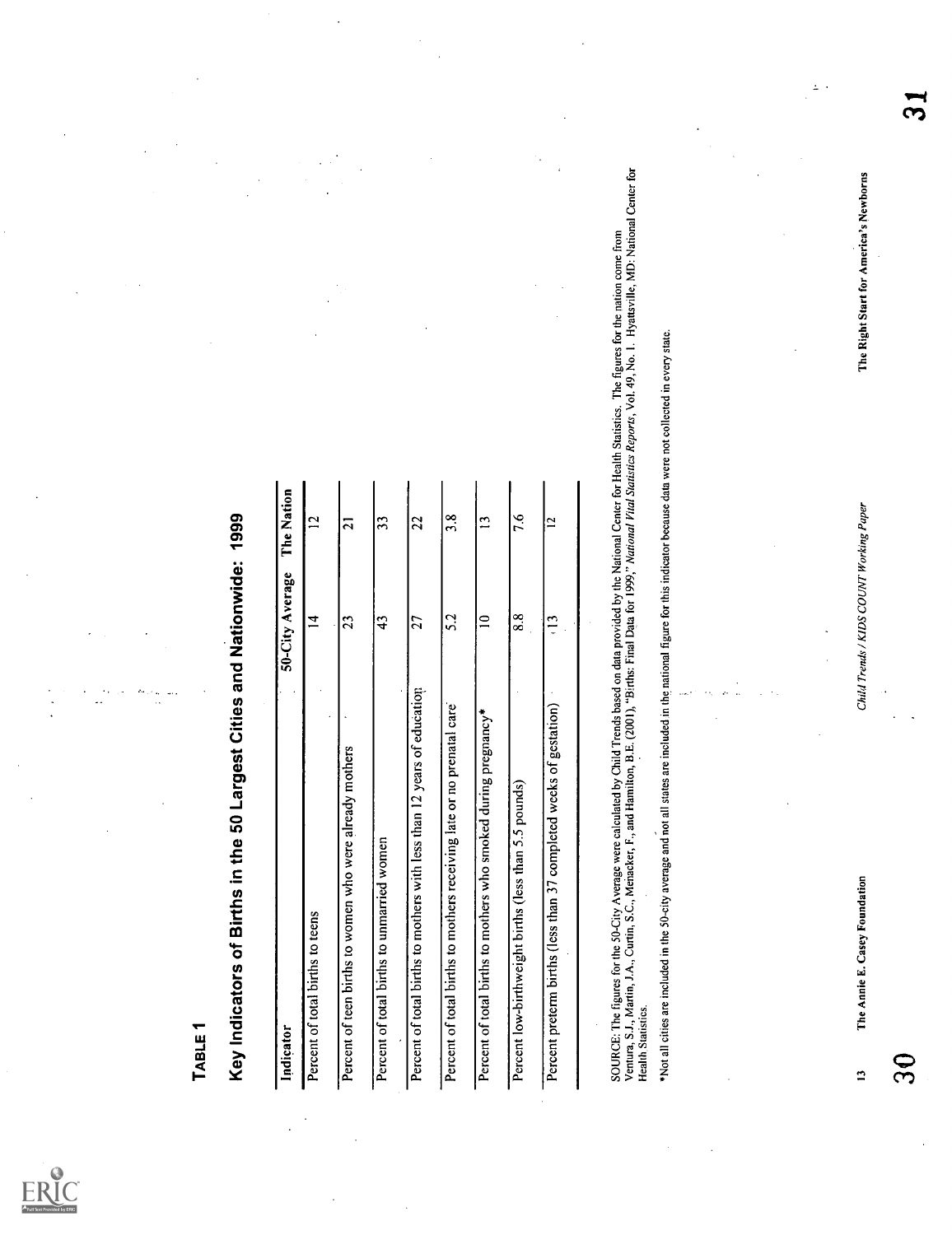

| <b>ABLE 2</b>                                                                                                                                                                                                                                                                                                                                                                                                                                                                                                             |                    |                               |                 |                 |                                         |                        |                        |                 |                         |                   |                                        |                                            |                                   |          |
|---------------------------------------------------------------------------------------------------------------------------------------------------------------------------------------------------------------------------------------------------------------------------------------------------------------------------------------------------------------------------------------------------------------------------------------------------------------------------------------------------------------------------|--------------------|-------------------------------|-----------------|-----------------|-----------------------------------------|------------------------|------------------------|-----------------|-------------------------|-------------------|----------------------------------------|--------------------------------------------|-----------------------------------|----------|
| 50-city averages: 1990-1999                                                                                                                                                                                                                                                                                                                                                                                                                                                                                               |                    |                               |                 |                 | Percent                                 |                        |                        |                 |                         |                   |                                        | Number of cities with<br>from 1990 to 1999 | statistically significant changes |          |
| Indicator                                                                                                                                                                                                                                                                                                                                                                                                                                                                                                                 | 1990               | 1991                          | 1992            | 1993            | 1994                                    | 1995                   | 1996                   | 1997            | 1998                    | 1999              | Increase                               | change<br>Ž,                               | Decrease                          |          |
| Percent of total births to teens                                                                                                                                                                                                                                                                                                                                                                                                                                                                                          | 15                 | $\tilde{=}$                   | $\overline{15}$ | $\overline{15}$ | $\tilde{=}$                             | $\overline{15}$        | $\overline{15}$        | $\overline{15}$ | $\overline{15}$         | $\overline{1}$    | L                                      | $\frac{8}{16}$                             | $\overline{\mathbf{30}}$          |          |
| Percent of teen births to women who were<br>already mothers                                                                                                                                                                                                                                                                                                                                                                                                                                                               | 27                 | 28                            | 28              | 27              | 25                                      | 23                     | $\overline{24}$        | $\overline{24}$ | $\mathbf{z}$            | 23                |                                        | 23                                         | $\mathbf{r}$                      |          |
| Percent of total births to unmarried women <sup>*</sup>                                                                                                                                                                                                                                                                                                                                                                                                                                                                   | $\ddot{=}$         | 43                            | $\ddot{4}$      | 45              | 4                                       | $\boldsymbol{\hat{4}}$ | $\boldsymbol{\hat{4}}$ | 43              | $\boldsymbol{\ddot{4}}$ | $\boldsymbol{43}$ | 39                                     | S                                          | $\supseteq$                       |          |
| Percent of total births to mothers with less than<br>12 years of education**                                                                                                                                                                                                                                                                                                                                                                                                                                              | 29                 | $\epsilon$<br>$\overline{30}$ | 5 <sup>o</sup>  | 29              | 29                                      | 28                     | 28                     | 28              | 27                      | 27                | $\overline{15}$                        | $\sigma$                                   | $\overline{\mathbf{30}}$          |          |
| late<br>Percent of total births to mothers receiving<br>or no prenatal care                                                                                                                                                                                                                                                                                                                                                                                                                                               | 8.6                | $\overline{\mathbf{5}}$       | $\ddot{7}3$     | 6.9             | 6.0                                     | 5.7                    | 5.3                    | 5.4             | 5.4                     | 5.2               | $\bullet$                              | $\bullet$                                  | $\boldsymbol{\hat{4}}$            |          |
| Percent of total births to mothers who smoked<br>during pregnancy****                                                                                                                                                                                                                                                                                                                                                                                                                                                     | $\overline{18}$    | $\overline{17}$               | $\tilde{=}$     | $\overline{5}$  | $\vec{r}$                               | $\overline{13}$        | $\overline{a}$         | $\equiv$        | $\equiv$                | $\mathbf{r}$      |                                        |                                            | $\overline{\texttt{+}}$           |          |
| Percent low-birthweight births (less than 5.5<br>pounds)                                                                                                                                                                                                                                                                                                                                                                                                                                                                  | $\ddot{\bm{s}}$ .6 | 8.8                           | 8.7             | 8.8             | 8.8                                     | 8.8                    | 8.7                    | 8.8             | $\frac{8}{8}$           | 8.8               | $\mathbf{r}$                           | 39                                         | ٠,<br>$\bullet$                   |          |
| Percent preterm births (less than 37 completed<br>weeks of gestation)                                                                                                                                                                                                                                                                                                                                                                                                                                                     | $\mathbf{1}$       | $\overline{13}$               | $\Xi$           | $\mathbf{1}$    | $\overline{13}$                         | $\overline{13}$        | 12                     | $\overline{13}$ | $\mathbb{C}$            | 13                | $\overline{a}$                         | 26                                         | $\approx$                         |          |
|                                                                                                                                                                                                                                                                                                                                                                                                                                                                                                                           |                    |                               |                 |                 |                                         |                        |                        |                 |                         |                   |                                        |                                            |                                   |          |
| ***Not all cities are included in the 1990 and 1999 50-city averages for this indicator because data were not collected for every city.<br>** Not all cities are included in the 1990 50-city average for this indicator because data were not collected for every city.<br>SOURCE: 1990-1999 Natality Data Set CD Series 21, numbers 2-9, 11 and 13, National Center for Health Statistics.<br>*Not all cities are included in the 1990 50-city average for this indicator because data were not reliable in every city. |                    |                               |                 |                 |                                         |                        |                        |                 |                         |                   |                                        |                                            |                                   |          |
| The Annie E. Casey Foundation<br>$\overline{2}$                                                                                                                                                                                                                                                                                                                                                                                                                                                                           |                    |                               |                 |                 | Child Trends / KIDS COUNT Working Paper |                        |                        |                 |                         |                   | The Right Start for America's Newborns |                                            |                                   |          |
| 3S                                                                                                                                                                                                                                                                                                                                                                                                                                                                                                                        |                    |                               | ernen<br>St     |                 |                                         |                        |                        |                 |                         |                   |                                        |                                            |                                   | <u>က</u> |
|                                                                                                                                                                                                                                                                                                                                                                                                                                                                                                                           |                    |                               |                 |                 |                                         |                        |                        |                 |                         |                   |                                        |                                            |                                   |          |
|                                                                                                                                                                                                                                                                                                                                                                                                                                                                                                                           |                    |                               |                 |                 |                                         |                        |                        |                 |                         |                   |                                        |                                            |                                   |          |
|                                                                                                                                                                                                                                                                                                                                                                                                                                                                                                                           |                    |                               |                 |                 |                                         |                        |                        |                 |                         |                   |                                        |                                            |                                   |          |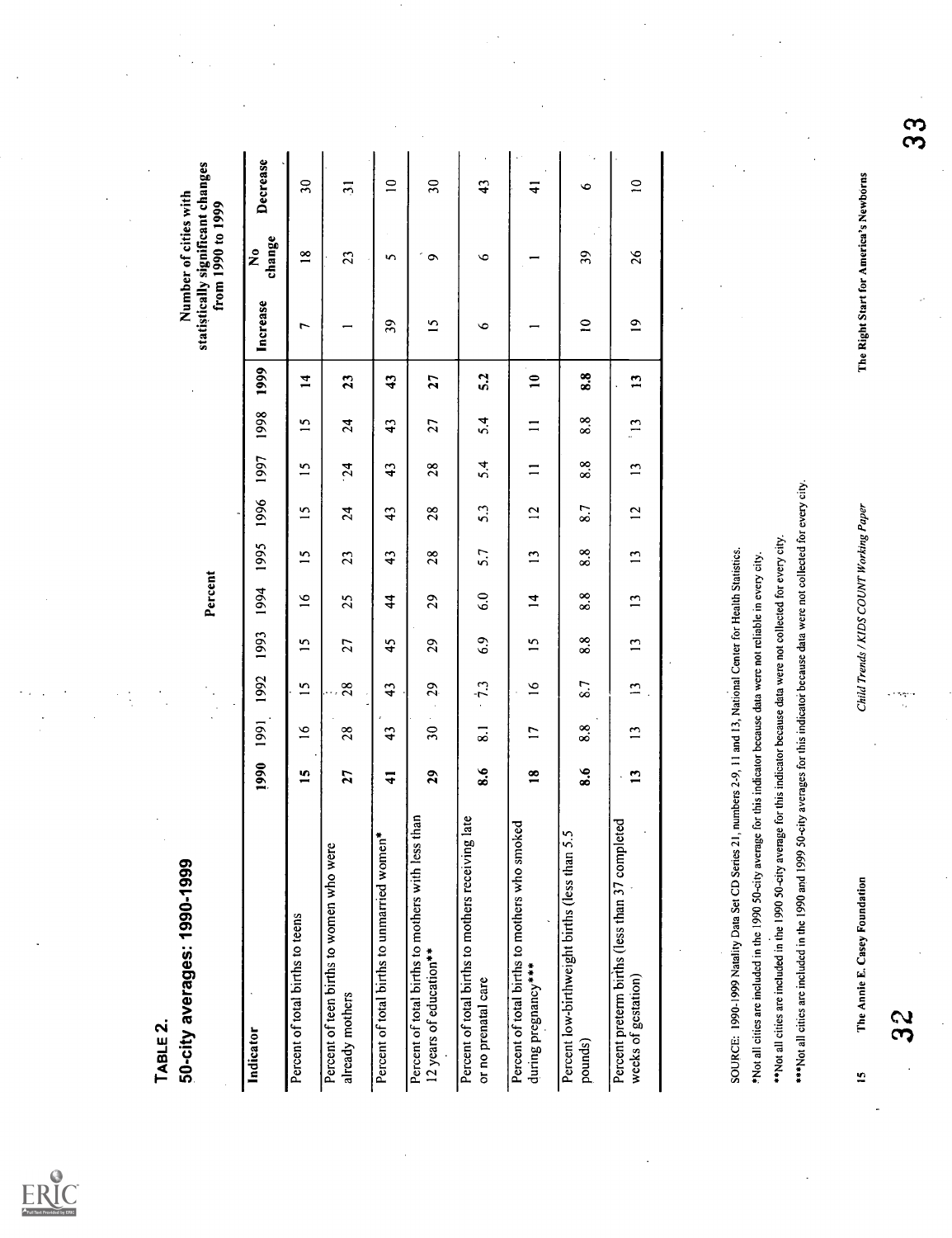$ERIC$ 

| <b>LABLE 3</b>                                                                                                                                                                                                                                                                                                                                                |               |                 |                          |                                         |                |                 |                 |                         |                 |                |                    |                                                                                 |                      |                      |
|---------------------------------------------------------------------------------------------------------------------------------------------------------------------------------------------------------------------------------------------------------------------------------------------------------------------------------------------------------------|---------------|-----------------|--------------------------|-----------------------------------------|----------------|-----------------|-----------------|-------------------------|-----------------|----------------|--------------------|---------------------------------------------------------------------------------|----------------------|----------------------|
| U.S. Birth Measures: 1990 -<br>1999                                                                                                                                                                                                                                                                                                                           |               |                 |                          |                                         |                | Percent         |                 |                         |                 |                |                    | changes from 1990 to 1999<br>statistically significant<br>Number of states with |                      | $\ddot{\phantom{a}}$ |
| Indicator                                                                                                                                                                                                                                                                                                                                                     | 1990          | $\overline{99}$ | 1992                     | 1993                                    | 1994           | 1995            | 1996            | 1997                    | 1998            | 1999           | Increase           | No change                                                                       | Decrease             |                      |
| Percent of total births to teens                                                                                                                                                                                                                                                                                                                              | m<br>Ë        | $\mathbf{r}$    | S                        | $\overline{13}$                         | $\overline{1}$ | 13              | $\overline{13}$ | $\overline{13}$         | $\overline{13}$ | $\overline{1}$ | $\equiv$           | $\tilde{=}$                                                                     | $\overline{2}$       |                      |
| Percent of teen births to women who<br>$\ddot{\phantom{0}}$<br>were already mothers                                                                                                                                                                                                                                                                           | ෑ<br>N        | 25              | 25                       | 23                                      | 22             | $\overline{z}$  | ភ               | 22                      | 22              | $\overline{a}$ | 0                  | Ó                                                                               | 45                   |                      |
| Percent of total births to unmarried<br>women*                                                                                                                                                                                                                                                                                                                | $\infty$<br>Z | $\mathfrak{D}$  | $\overline{\mathbf{30}}$ | $\overline{3}$                          | 33             | 32              | 32              | 32                      | 33              | 33             | $\frac{1}{4}$      | $\bullet$                                                                       | $\ddot{\phantom{0}}$ |                      |
| Percent of total births to mothers with<br>less than 12 years of education**                                                                                                                                                                                                                                                                                  | ෑ<br>N        | 24              | 24                       | 23                                      | 23             | $\overline{23}$ | 22              | 22<br>U<br>۰.           | 22              | 22             | $\mathbf{r}$       | $\mathbf{\tilde{5}}$                                                            | $\frac{8}{3}$        |                      |
| receiving late or no prenatal care<br>Percent of total births to mothers                                                                                                                                                                                                                                                                                      | ی             | 5.8             | 5.2                      | 4.8                                     | 4.4            | 4.2             | $\ddot{a}$      | 3.9                     | 3.9             | 3.8            | $\mathbf{\hat{z}}$ | $\sim$                                                                          | $\frac{4}{6}$        |                      |
| Percent of total births to mothers who<br>smoked during pregnancy***                                                                                                                                                                                                                                                                                          | œ             | $\frac{8}{18}$  | $\overline{1}$           | $\tilde{=}$                             | n              | $\vec{r}$       | $\vec{a}$       | $\overline{13}$         | $\overline{1}$  | $\mathbf{r}$   | $\circ$            | $\bullet$                                                                       | $\frac{6}{5}$        |                      |
| Percent low-birthweight births (less than<br>5.5 pounds)                                                                                                                                                                                                                                                                                                      | ٥<br>r,       | $\overline{1}$  | $\overline{1}$           | 7.2                                     | 7.3            | 7.3             | 7.4             | 7.5                     | 7.6             | 7.6            | 45                 | S                                                                               | -                    |                      |
| Percent preterm births (less than 37<br>completed weeks of gestation)                                                                                                                                                                                                                                                                                         |               | $\equiv$        | $\equiv$                 | $\equiv$                                | $\equiv$       | $\equiv$        | $\equiv$        | $\equiv$                | $\overline{2}$  | $\mathbf{5}$   | $\frac{4}{9}$      | $\bullet$                                                                       | $\sim$               |                      |
| SOURCES: For 1990 data: "Advance Report of Final Natality Statistics, 1990." Monthly Vital Statistics Report, Vol. 41, No. 9, suppl. Hyattsville, MD: National Center for Health Statistics.<br>For 1999 data: Ventura, S.J., Mar<br>National Center for Health Statistics.                                                                                   |               |                 |                          |                                         |                |                 |                 |                         |                 |                |                    |                                                                                 |                      |                      |
| **Not all states are included in the 1990 U.S. average for this indicator because data were not collected for every state.<br>**Not all states are included in the 1990 and 1999 U.S. averages for this indicator because data we<br>*Not all states are included in the 1990 U.S. average for this indicator because data were not reliable for every state. |               |                 |                          | $\ddotsc$                               |                |                 |                 |                         |                 |                |                    |                                                                                 |                      |                      |
| The Annie E. Casey Foundation<br>$\frac{6}{1}$                                                                                                                                                                                                                                                                                                                |               |                 |                          | Child Trends / KIDS COUNT Working Paper |                |                 |                 |                         |                 |                |                    | The Right Start for America's Newborns                                          |                      |                      |
|                                                                                                                                                                                                                                                                                                                                                               |               |                 |                          |                                         |                |                 |                 | $\mathcal{C}^{\bullet}$ |                 |                |                    |                                                                                 |                      | က္က                  |
|                                                                                                                                                                                                                                                                                                                                                               |               |                 |                          |                                         |                |                 |                 |                         |                 |                |                    |                                                                                 |                      |                      |
|                                                                                                                                                                                                                                                                                                                                                               |               |                 |                          |                                         |                |                 |                 |                         |                 |                |                    |                                                                                 |                      |                      |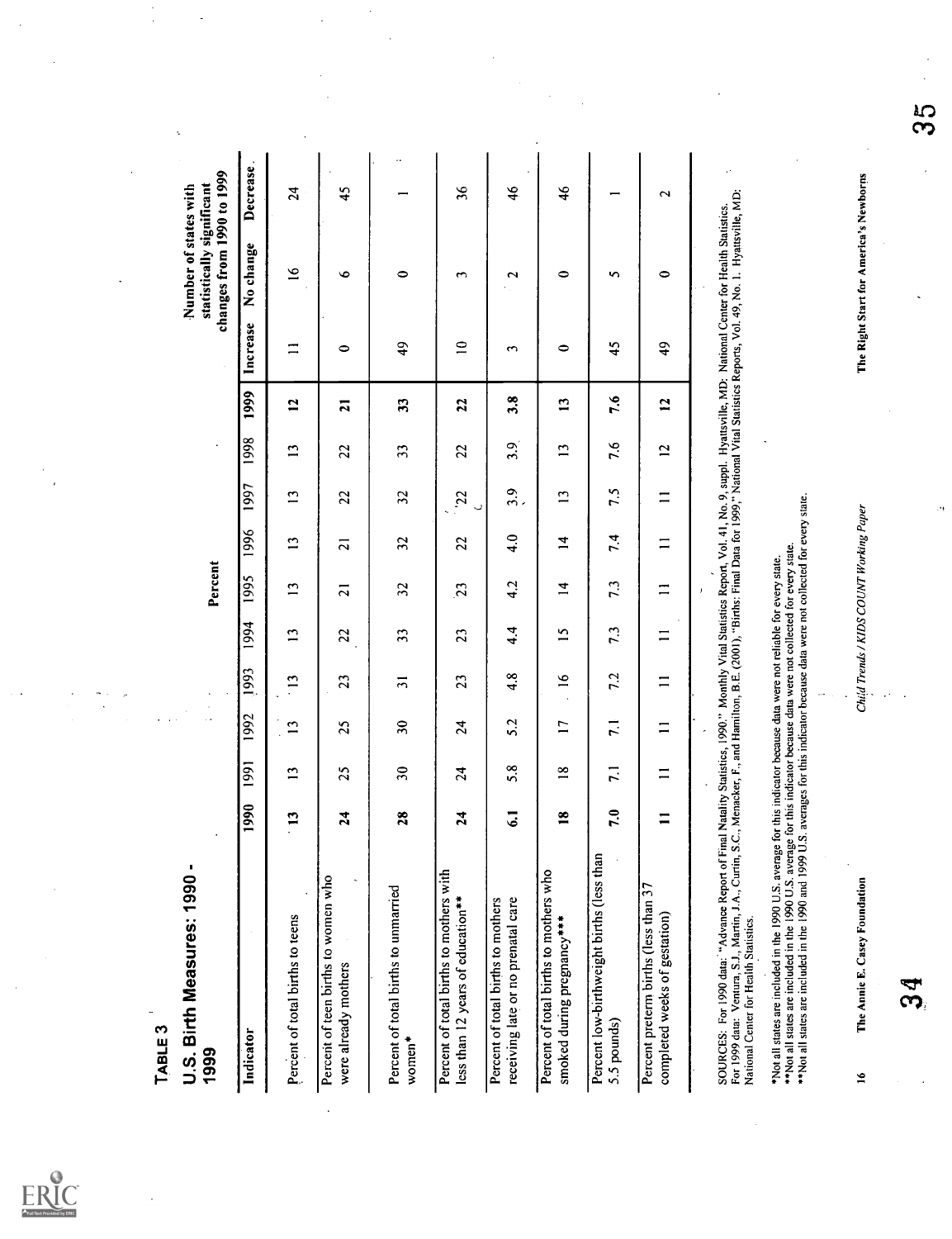| Percentage of U.S. births with selected characteristics by race and Hispanic origin, 1999<br>I ABLE 4                                                                                                                             |                   |                       |                                            |                                                                      |                                |                                |                               |                                        |               |
|-----------------------------------------------------------------------------------------------------------------------------------------------------------------------------------------------------------------------------------|-------------------|-----------------------|--------------------------------------------|----------------------------------------------------------------------|--------------------------------|--------------------------------|-------------------------------|----------------------------------------|---------------|
| Race/ethnicity                                                                                                                                                                                                                    | Teen births       | Repeat teen<br>births | unmarried<br>$\cdot$<br>Births to<br>women | educational<br>attainment<br><b>Births</b> to<br>with low<br>mothers | Late or no<br>prenatal<br>care | pregnancy<br>Smoking<br>during | birthweight<br>births<br>Low- | Preterm<br>births                      |               |
| White non-Hispanic                                                                                                                                                                                                                | $\overline{9}$ .  | 17.6                  | 22.1                                       | 12.6                                                                 | 2.3                            | 15.9                           | 6.7                           | $\overline{10.5}$                      |               |
| Black non-Hispanic                                                                                                                                                                                                                | $\overline{20.1}$ | 26.6                  | $\overline{69.1}$                          | 25.9                                                                 | $\frac{6}{6}$                  | $\mathbf{r}$                   | 13.2                          | 17.6                                   |               |
| Hispanic                                                                                                                                                                                                                          | 16.3              | 23.5                  | 42.2                                       | 49.1                                                                 | 63                             | 3.7<br>$\cdot$                 | 6.8                           | 11.4                                   |               |
| SOURCE: Ventura, S.J., Martin, J.A., Curtin, S.C., Menacker, F., and Hamilton, B.E. (2001), "Births: Final Data for 1999," National Vital Statistics Reports, Vol. 49, No. 1. Hyattsville, MD: National<br>Center for Health Stat |                   |                       |                                            |                                                                      |                                |                                |                               |                                        |               |
|                                                                                                                                                                                                                                   |                   |                       |                                            |                                                                      |                                |                                |                               |                                        |               |
|                                                                                                                                                                                                                                   |                   |                       |                                            |                                                                      |                                |                                |                               |                                        |               |
|                                                                                                                                                                                                                                   |                   |                       |                                            |                                                                      |                                |                                |                               |                                        |               |
|                                                                                                                                                                                                                                   |                   |                       |                                            |                                                                      |                                |                                |                               |                                        |               |
|                                                                                                                                                                                                                                   |                   |                       |                                            |                                                                      |                                |                                |                               |                                        |               |
|                                                                                                                                                                                                                                   |                   |                       |                                            |                                                                      |                                |                                |                               |                                        |               |
|                                                                                                                                                                                                                                   |                   |                       |                                            |                                                                      |                                |                                |                               |                                        |               |
|                                                                                                                                                                                                                                   |                   |                       |                                            |                                                                      |                                |                                |                               |                                        |               |
|                                                                                                                                                                                                                                   |                   |                       |                                            |                                                                      |                                |                                |                               |                                        |               |
|                                                                                                                                                                                                                                   |                   |                       |                                            |                                                                      |                                |                                |                               |                                        |               |
|                                                                                                                                                                                                                                   |                   |                       |                                            |                                                                      |                                |                                |                               |                                        |               |
|                                                                                                                                                                                                                                   |                   |                       |                                            |                                                                      |                                |                                |                               |                                        |               |
| The Annie E. Casey Foundation<br>$\mathbf{L}$                                                                                                                                                                                     |                   |                       |                                            | Child Trends / KIDS COUNT Working Paper                              |                                |                                |                               | The Right Start for America's Newborns |               |
| 36                                                                                                                                                                                                                                |                   |                       |                                            |                                                                      |                                |                                |                               |                                        | $\frac{5}{5}$ |
|                                                                                                                                                                                                                                   |                   |                       |                                            |                                                                      |                                |                                |                               |                                        |               |
|                                                                                                                                                                                                                                   |                   |                       |                                            |                                                                      |                                |                                |                               |                                        |               |
|                                                                                                                                                                                                                                   |                   |                       |                                            |                                                                      |                                |                                |                               |                                        |               |

 $\mathbb{Z}^2_2$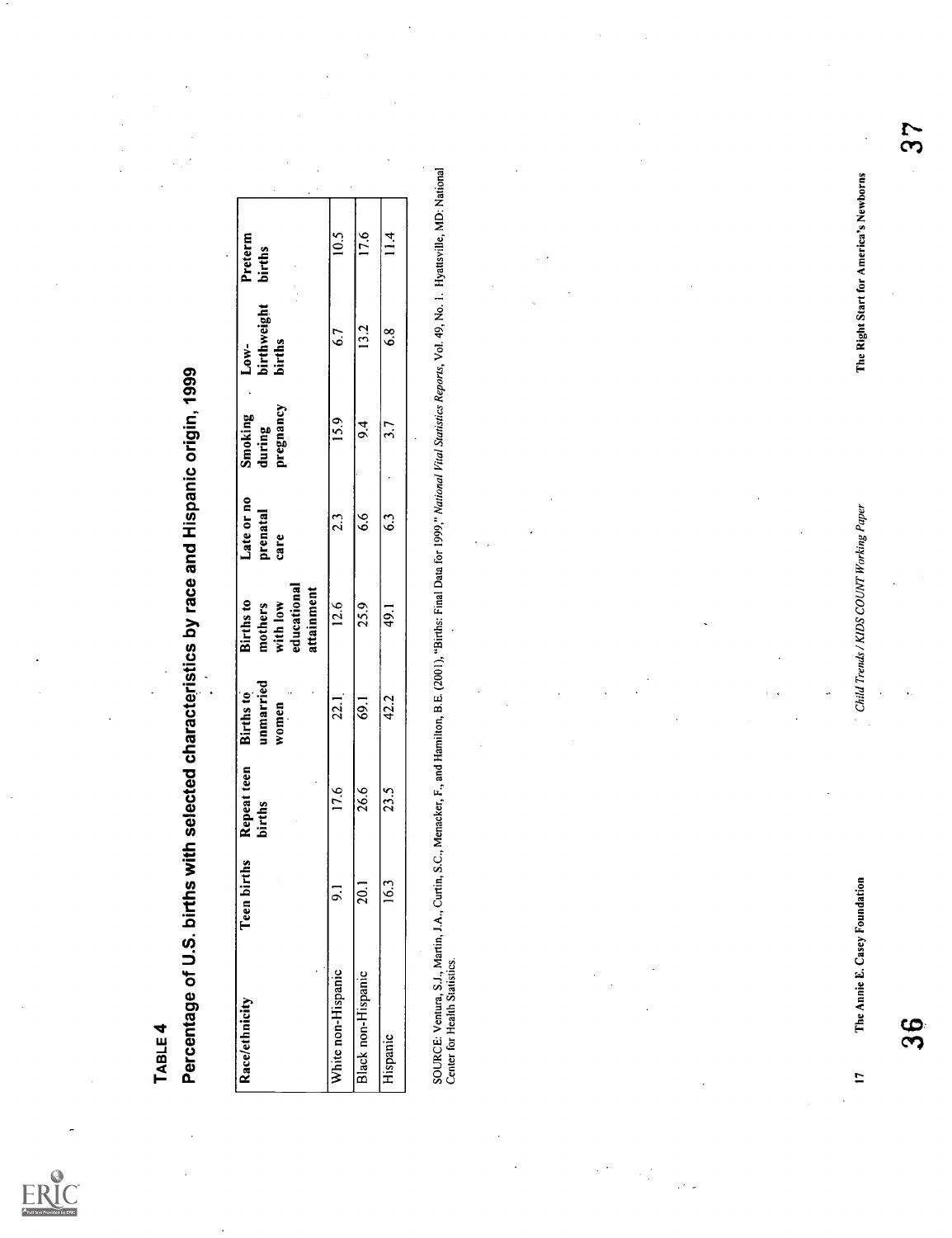

- 
- 
- 
- 
- 
- 

Additional information available on P30pH Start website: here are associated to the start of the start with start with start with start with the start and start in the start of the start of the start with the start of the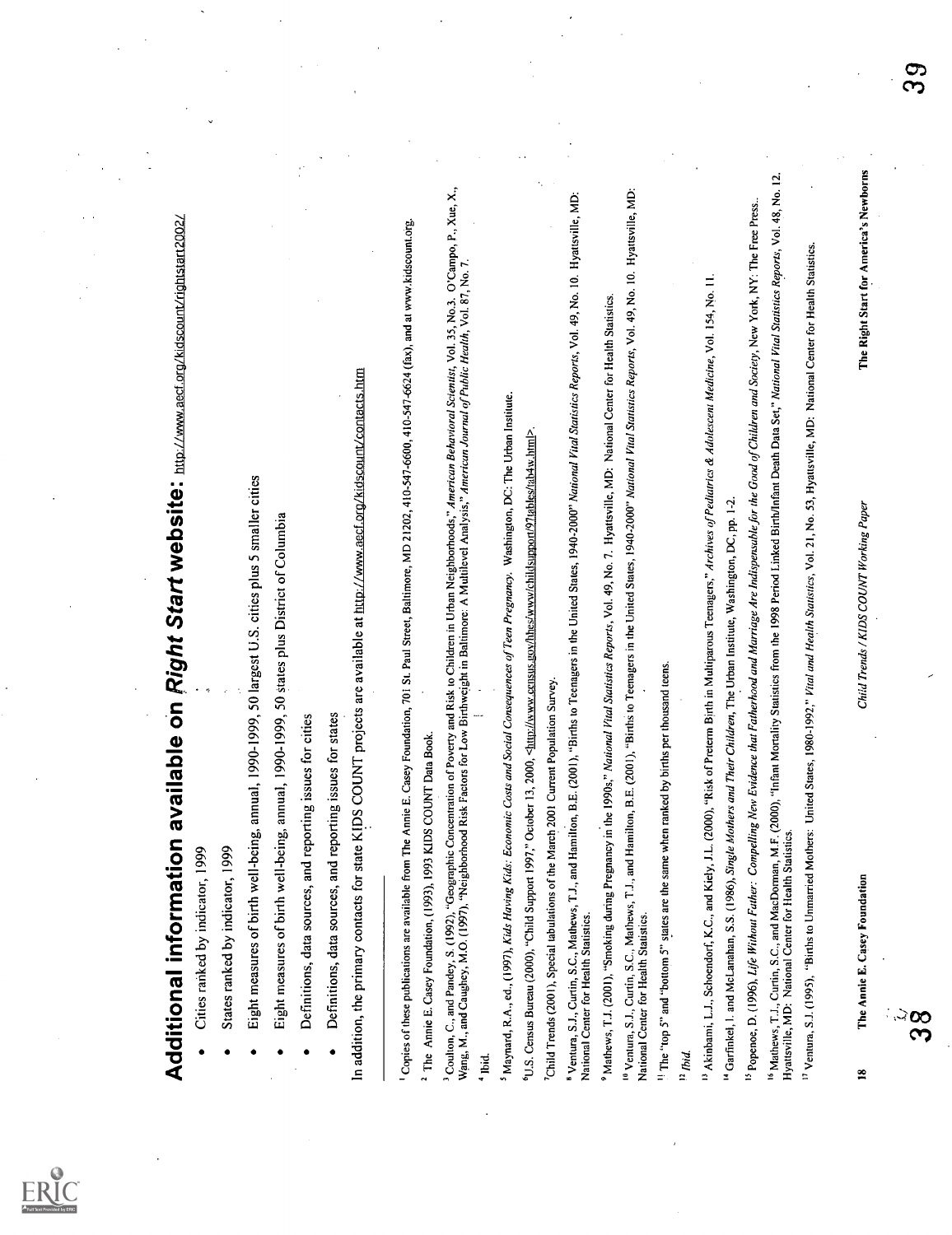| <sup>20</sup> Ventura, S.J., and Bachrach, C.A. (2000), "Nonmarial childbearing in the United States, 1940-1999," National Vital Stations Reports, Vol. 48, No. 16. Hyattsville, MD: National Center for Health<br><sup>19</sup> Grall, T., (2000), "Child Support for Custodial Mothers and Fathers," Current Population Reports, P60-212.Suitland, MD: U.S. Census Bureau.<br><sup>18</sup> Child Trends (2001), Special tabulations of the March 2001 Current Population Survey.<br>Statistics. |  |
|----------------------------------------------------------------------------------------------------------------------------------------------------------------------------------------------------------------------------------------------------------------------------------------------------------------------------------------------------------------------------------------------------------------------------------------------------------------------------------------------------|--|
| <sup>22</sup> Mathews, T.J., Curtin, S.C., and MacDorman, M.F. (2000), "Infant Mortality Statistics from the 1998 Period Linked Birth/Infant Death Data Set," National Vital Statistics Reports, Vol. 48, No. 12.<br><sup>21</sup> Haveman, R.B. and Wolfe, B. (1995), "The Determinants of Children's Attainments: A Review of Methods and Findings," Journal of Economic Literature, Vol. 33, No. 4.<br>Hyattsville, MD: National Center for Health Statistics.                                  |  |
| <sup>23</sup> Ventura, S.J., Martin, J.A., Curtin, S.C., Mathews, T.J., and Park, M.M. (2000), "Births: Final Data for 1998," Mational Fital Statistics Reports, Vol. 48, No. 3. Hyattsville, MD: National Center for<br>Health Statistics<br>Health Statistics; Ventura, S.J., Martin, J.A., Curtin, S.C., M<br>National Center for Health Statistics.                                                                                                                                            |  |
| <sup>25</sup> Mathews, T.J. (1998), "Smoking During Pregnancy, 1990-96," National Vital Statistics Reports, Vol. 47, No. 10, Hyattsville, MD: National Center for Health Statistics, p. I.<br><sup>24</sup> Child Trends (2001), Special tabulations of the March 2001 Current Population Survey.                                                                                                                                                                                                  |  |
| 3.A. (2002), "Relationship of Maternal Smoking During Pregnancy with Criminal Arrest and Hospitalization for Substance Abuse in Male and<br>Vol. 159, No. 1, pp. 48-54.<br><sup>26</sup> Brennan, P.A., Grekin, E.R., Mortensen, E.L., Mednick, S<br>Female Adult Offspring," American Journal of Psychiatry.                                                                                                                                                                                      |  |
| <sup>27</sup> Hediger, M.L., Overpeck, M.D., Ruan, W.J., and Troendle, J.F. (2002), "Birthweight and Gestational Age Effects on Motor and Social Development," Paediatric and Pertinatal Epidemiology, Vol. 16,<br><sup>28</sup> Mathews, T.J., Curtin, S.C., and MacDorman, M.F. (2000), "Infant Mortality Statistics from the 1998 Period Linked Birth/Infant Death Data Set," <i>National Vital Statistics Reports</i> , Vol. 48, No. 12.<br>Hyattsville, MD: Na                                |  |
| <sup>29</sup> MacDorman, M.F. and Atkinson, J.O. (1999), "Infant Mortality Statistics from the 1997 Period Linked Birth/Infant Death Data Set," Mational Vital Statistics Reports, Vol. 47, No. 23. Hyattsville,<br>MD: National Center for Health Statistics.                                                                                                                                                                                                                                     |  |
| <sup>30</sup> Mills, R.J., (2001), "Health Insurance: 2000," Current Population Reports, P60-215. Suitland, MD: U.S. Census Bureau.                                                                                                                                                                                                                                                                                                                                                                |  |
| <sup>31</sup> Child Trends (2001), Special tabulations of the March 2001 Current Population Survey.                                                                                                                                                                                                                                                                                                                                                                                                |  |
|                                                                                                                                                                                                                                                                                                                                                                                                                                                                                                    |  |
| $^{34}$ Ibid.<br>$^{33}$ Ibid.                                                                                                                                                                                                                                                                                                                                                                                                                                                                     |  |
| $35$ <i>Ibid.</i>                                                                                                                                                                                                                                                                                                                                                                                                                                                                                  |  |
| <sup>36</sup> Hediger, M.L., Overpeck, M.D., Ruan, W.J., and Troendle, J.F. (2002), "Birthweight and Gestational Age Effects on Motor and Social Development," Paediatric and Perinatal Epidemiology, Vol. 16.<br><sup>37</sup> Hack, M., Flannery, D.J., Schluchter, M., Cartar, L., Borawski, E., and Klein, N. (2002), "Outcomes in Young Adulthood for Very-low-birth-weight Infants," The New England Journal of Medicine,                                                                    |  |
| of the March 2001 Current Population Survey<br><sup>38</sup> The Annie E. Casey Foundation (2002) Special tabulation<br>Vol. 346, No. 3, pp. 149-157.                                                                                                                                                                                                                                                                                                                                              |  |
| <sup>39</sup> Child Trends calculations based on data from 1999 Natality Data Set CD Series 21, number 13, National Center for Health Statistics.                                                                                                                                                                                                                                                                                                                                                  |  |
|                                                                                                                                                                                                                                                                                                                                                                                                                                                                                                    |  |
| The Right Start for America's Newborns<br>Child Trends / KIDS COUNT Working Paper<br>The Annie E. Casey Foundation<br>$\tilde{=}$                                                                                                                                                                                                                                                                                                                                                                  |  |
| ক                                                                                                                                                                                                                                                                                                                                                                                                                                                                                                  |  |

 $\underset{\overbrace{\mathbf{F}^{\text{full Test Perioded by EHC}}}}{\sum\limits_{\mathbf{F}^{\text{full Test Proof of type}}}}$